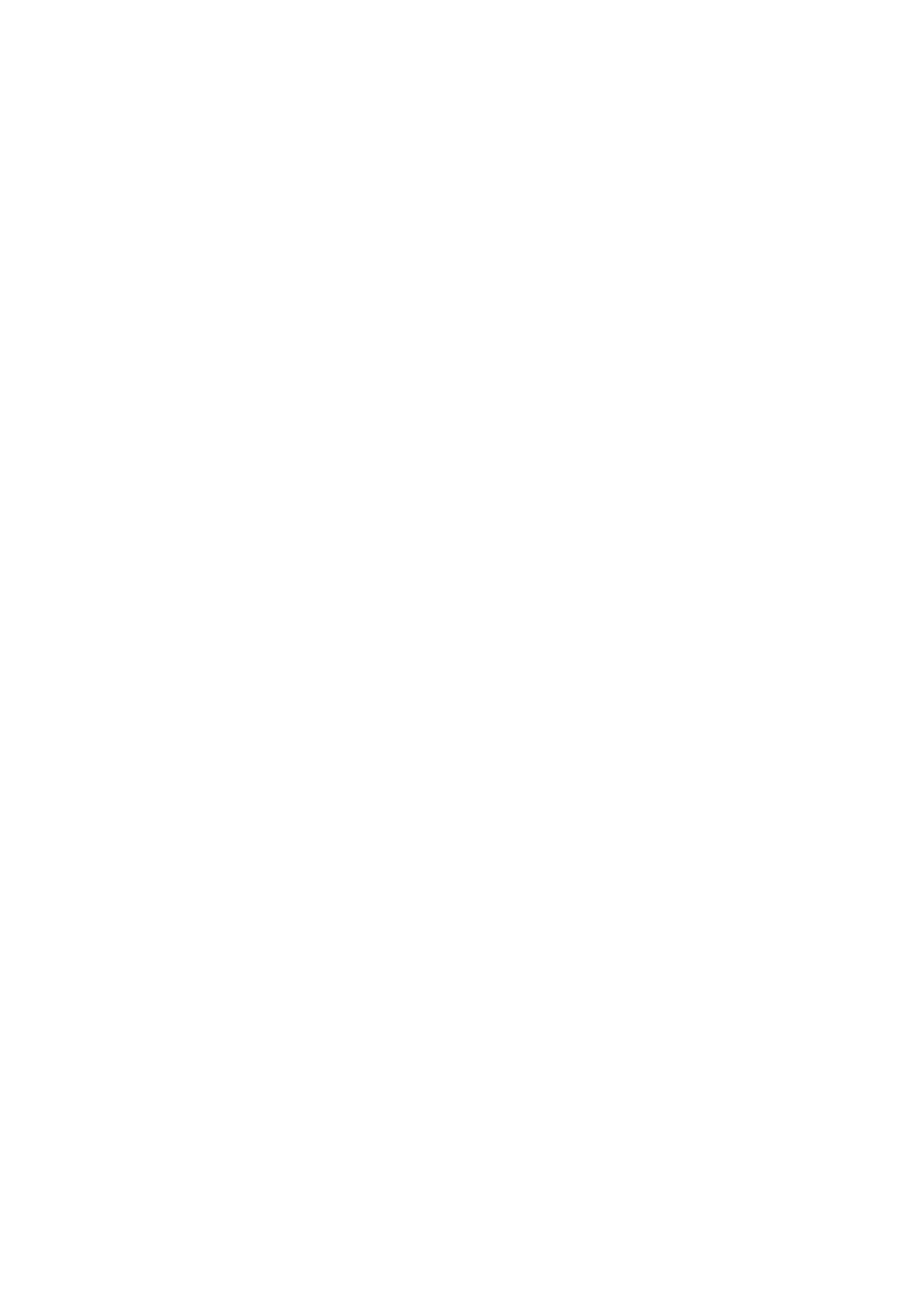# Tech start-up Impact Stories 2021

The International Trade Centre's Tech Sector Development team works closely with Tech Hubs and entrepreneurs to develop local tech ecosystems in ten Sub African countries. Across the countries, we support tech start-ups selected through an open call for applications and categorized by level of maturity. We are also supporting the internationalisation of IT & BPO companies by guiding them in the design of their Export Marketing Plans and targeting new export markets and in the upgrading of their business plans to get them export ready. This brochure contains stories of eleven tech start-ups that are part of our Netherlands Trust Fund or #FastTrackTech Africa programmes. The stories highlight not only the tech start-ups way to success but also the impact they have on their societies.

#### **The Netherlands Trust Fund**

The Netherlands Trust Fund IV Tech aimed to enhance export competitiveness in Senegal and Uganda in the IT and ITES sector through an integrated approach to sector competitiveness. The four-year programme ended in June 2021. NTF V is, similarly to NTF IV, based on a partnership agreement by the Ministry of Foreign Affairs of The Netherlands and the International Trade Centre and runs from July 2021 till June 2025. Its ambition is to contribute to rebuilding back better in the targeted countries with a focus on MSMEs in the digital technologies and agribusiness sectors, linking up both for synergies and business opportunities. The programme covers both sectors in Ethiopia, Ghana, Senegal, and the digital technologies sector in Ivory Coast, Benin, Mali and Uganda. In the digital technology sector, activities will focus on more business-friendly tech ecosystems, in particular strengthening support organizations such as tech hubs, equipping tech start-ups and MSMEs with resilient business models, linking them to business and investment opportunities and digitalization of traditional MSMEs.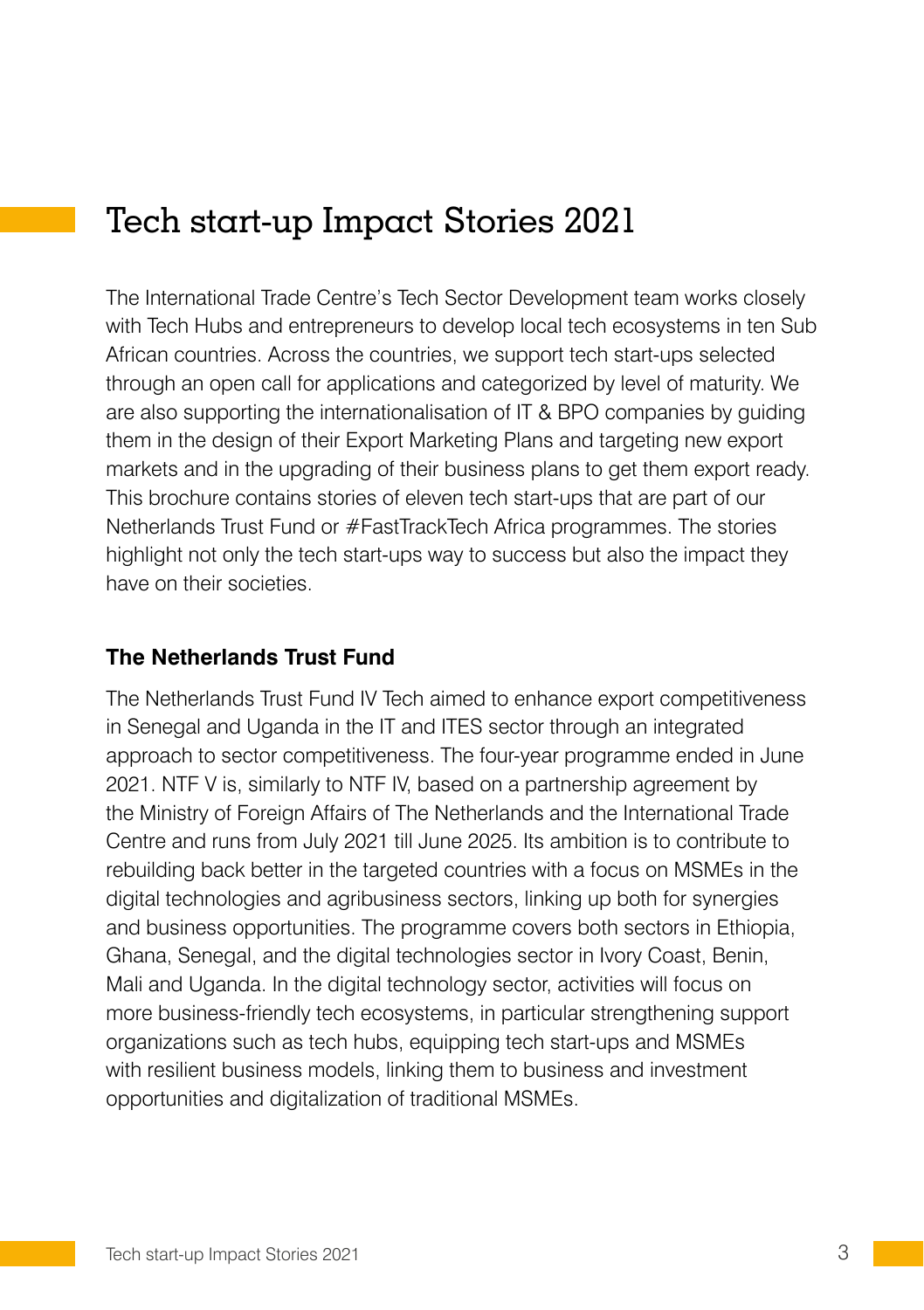### **FastTrackTech Africa**

The project aims to support digital entrepreneurs and tech start-ups in sub-Saharan Africa with online and onsite training, advisory and coaching focused on building digital and business skills as well as domestic, regional & international business generation and investment promotion. The project also engages with the business support organisations and government to foster local tech ecosystems. The project operates in the seven following tech ecosystems: Benin, Côte d'Ivoire, Ethiopia, Mali, Rwanda, Tanzania and Zambia. The project benefits leading tech hubs, tech start-ups and digital entrepreneurs. The project started as a 2-year engagement in 2019, and is continuing in 2022.

#### **FastTrackTech Africa Funders**



Global Affairs Canada

Affaires mondiales Canada





Ministry for Foreian Affairs of Finland









4 Tech start-up Impact Stories 2021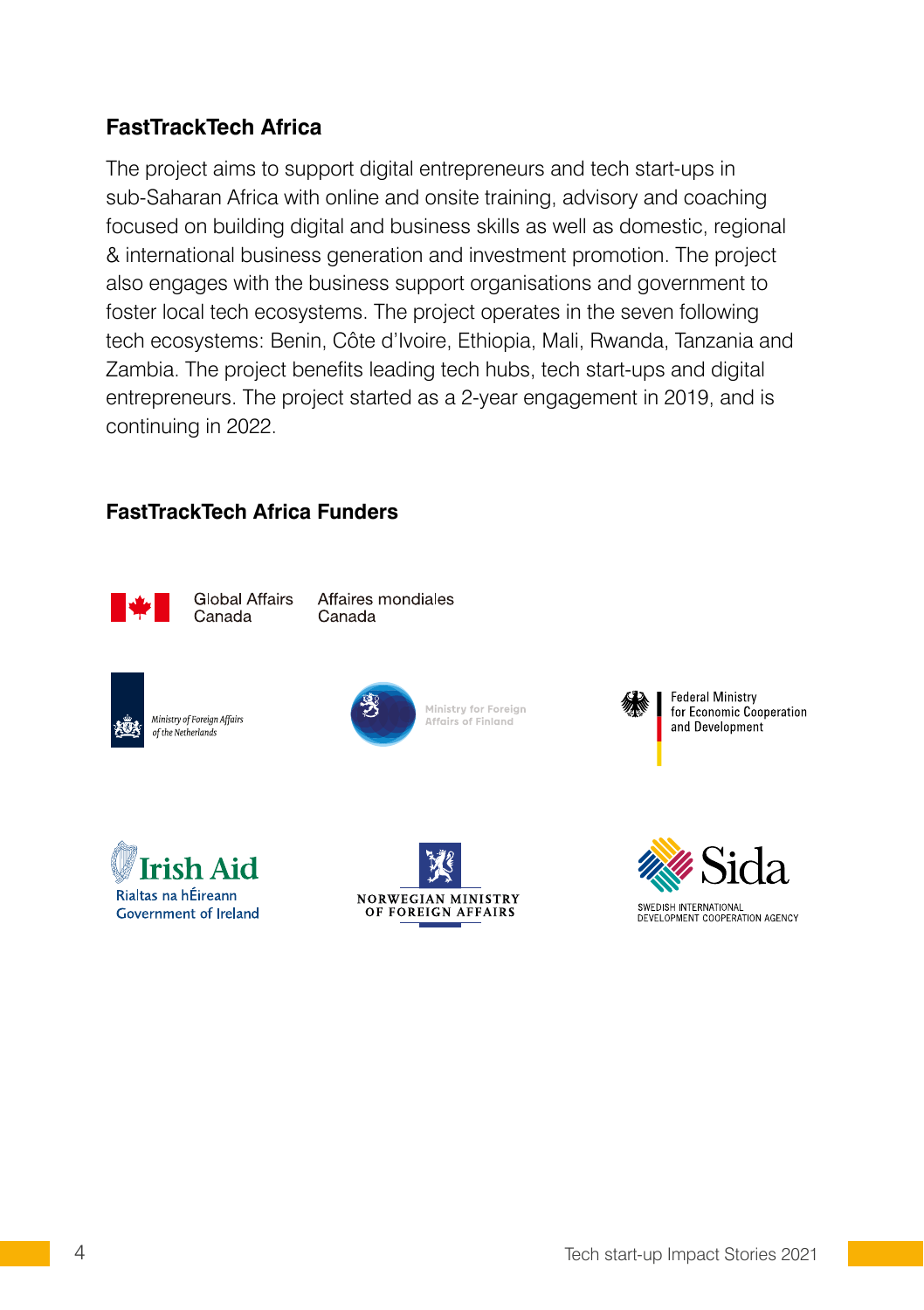### **FastTrackTech Africa**

| Mali's first health tech platform for women offers critical access to |    |
|-----------------------------------------------------------------------|----|
| Digital marketplace led by former refugee helps youth to stay and     |    |
| One-stop shop digital platform helps schools in Zambia automate daily | 10 |
| Benin fintech platform opens up job market opportunities for          | 12 |
| Edu-tech platform in Rwanda providing crucial resources               | 14 |
| Mobile platform in Côte d'Ivoire linking farmers to consumers turns   |    |
|                                                                       |    |

### **Netherlands Trust Fund**

| Ugandan B2B solar energy cloud platform innovator keeps the lights      |    |
|-------------------------------------------------------------------------|----|
|                                                                         |    |
| Community-based mobile transportation app transforms                    | 24 |
| Electronic waste recycling center in Senegal becomes business model for |    |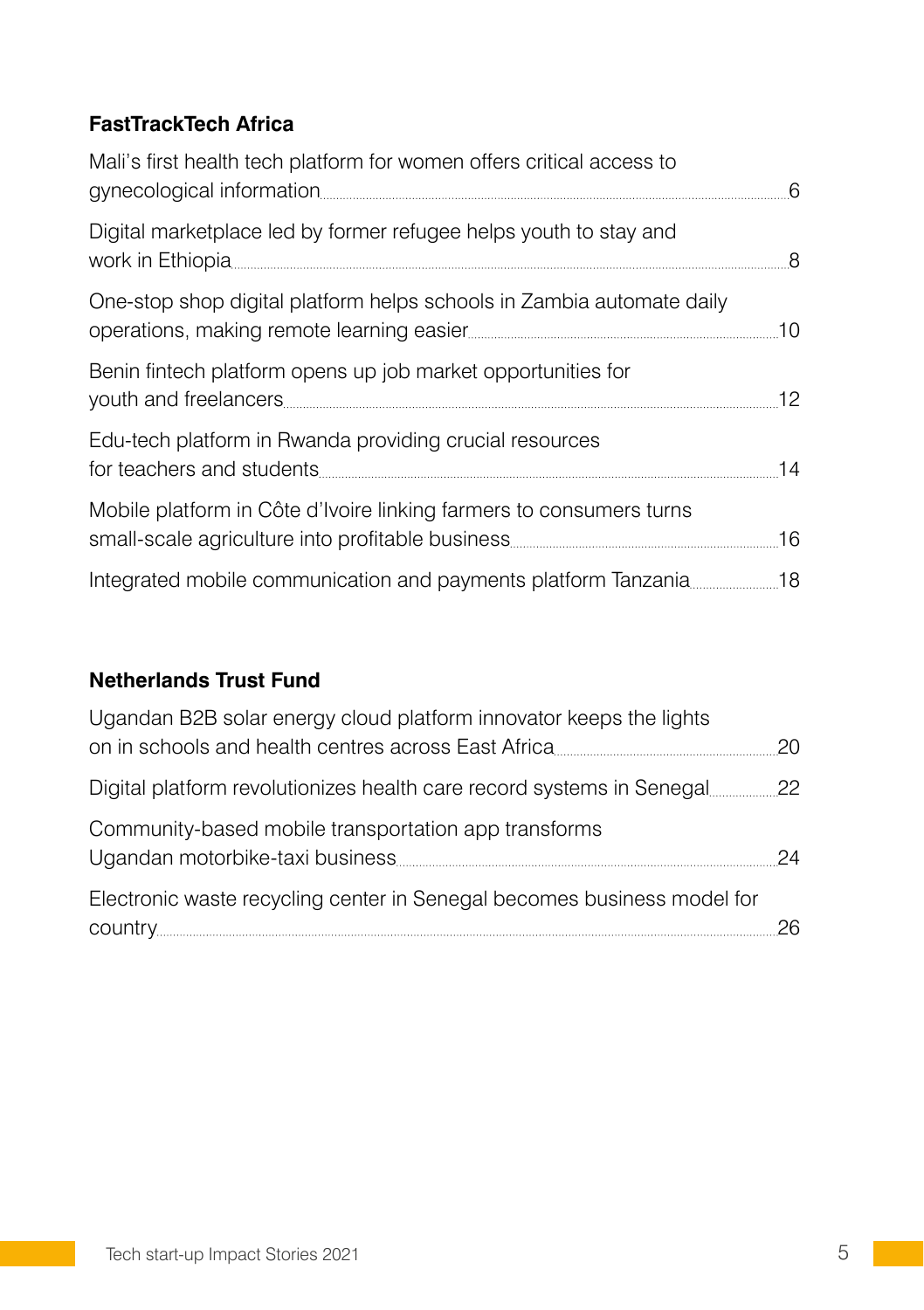

## Mali's first health tech platform for women offers critical access to gynecological information

### DENKO, MALI

After one of her cousins and her twin infants died in childbirth because of the lack of prenatal information, Fatoumata Bocoum Koita began researching pregnant women's health care in Mali. She found more than half of all pregnant women were not aware of, or did not have access to, proper pre- and postnatal care. Bocoum's solution was to create the app Denko Kunafoni, Mali's first health-tech platform catering to girls, women and new mothers. Available in French as well as local languages, it allows users to get gynecological or pregnancy-related advice as well as receive regular medical and vaccination reminders and understand if their situation is urgent or not. "We save lives," said Bocoum. Her business model is based on subscriptions and advertising by pharmaceutical companies, nutrition products and so on.

# 59% of 3.8 million pregnancies are without maternal health care yearly 15 405 app downloads in 2020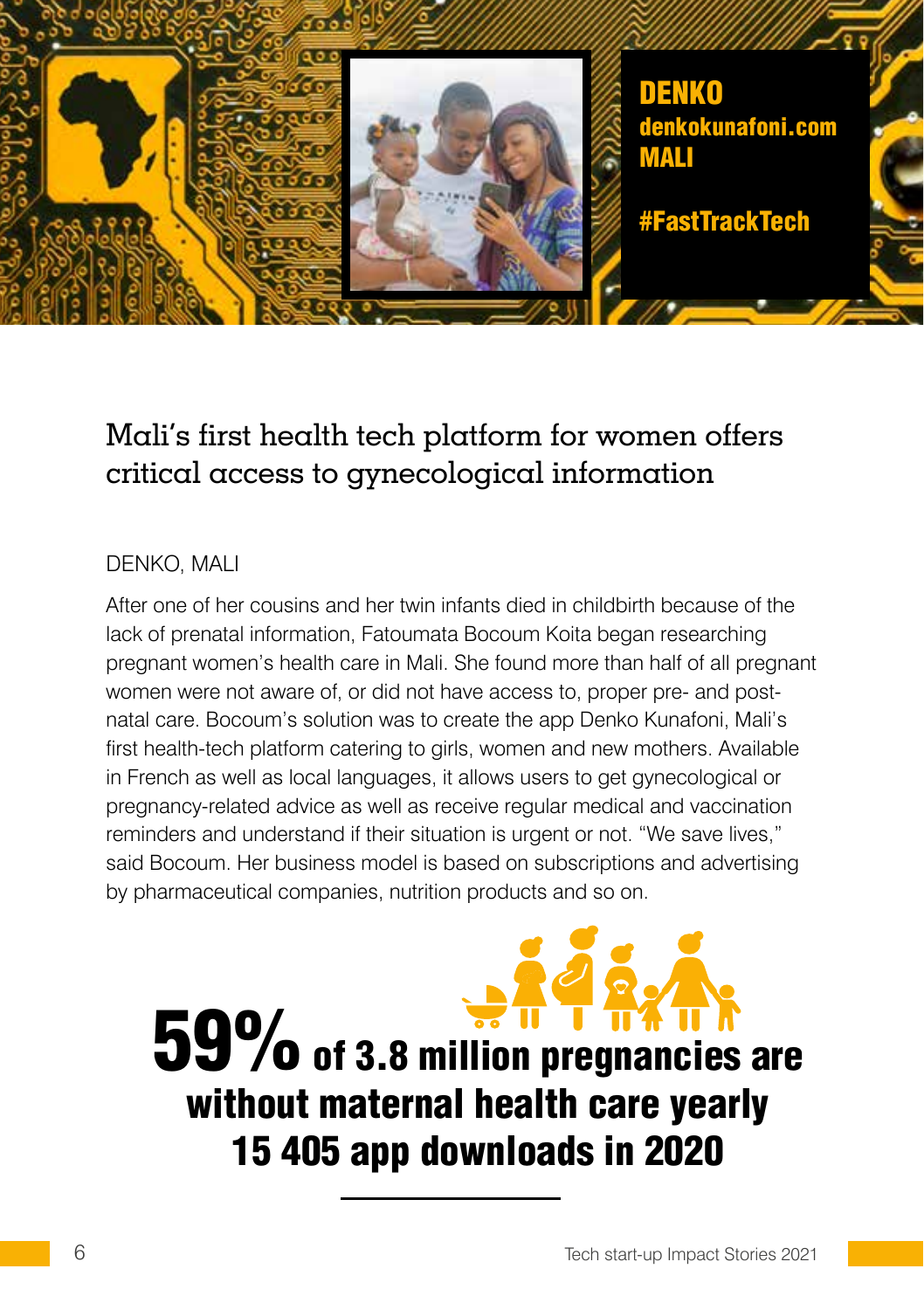

# " We save lives.

### Fatoumata Bocoum Koita, CEO Denko

Fatoumata said #FastTrackTech helped develop the model by offering business mentoring and networking opportunities. Denko has three staff doctors available to answer questions, and 150 doctors on its database available for appointments. Aware that not all women have access to the Internet, Denko Kunafoni is also on USSD for web and mobile. More than 15,000 women have downloaded the app. Kamissa Diakite, an ethics and compliance officer with a mobile phone company, says the platform "helps women like me who work long hours and don't always have time to see a doctor during office hours. It is even more important for young girls who may be too shy to speak to their parents to get important gynecological information, which can help prevent unwanted pregnancies."

### **DENKO,** Mali, denkokunafoni.com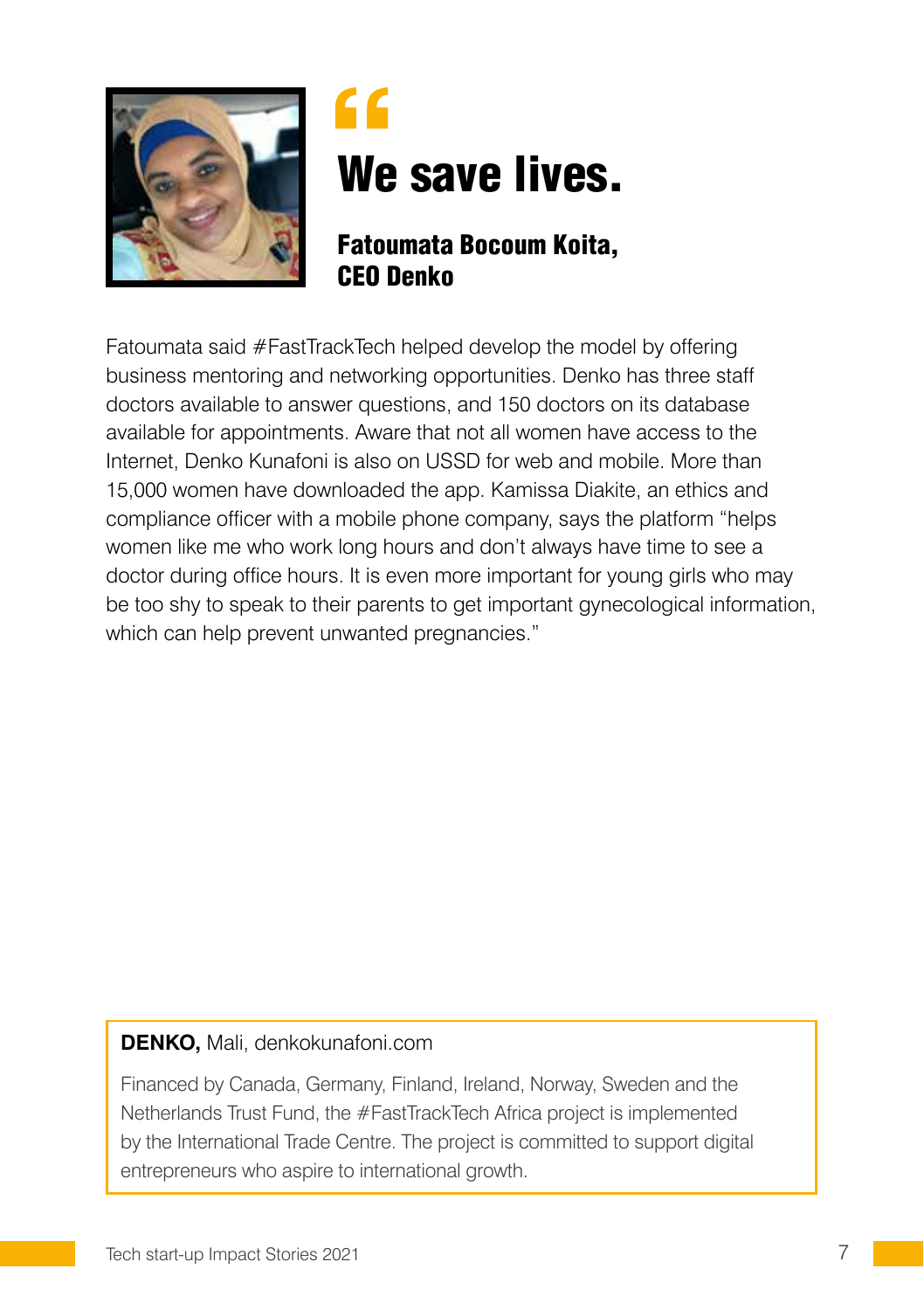

# Digital marketplace led by former refugee helps youth to stay and work in Ethiopia

### TASKMOBY ETHIOPIA

Taskmoby was started in early 2019 when founder Ezana Raswork realized that 70% of technical school graduates were unemployed or underemployed, while hundreds of individuals and businesses were looking for reliable and qualified service providers. Taskmoby is a digital marketplace connecting the two. The platform screens all service candidates, their criminal records, ID documents and financial guarantors, before including them on the app network to find contracts. #FastTrackTech supported Taskmoby in networking online and at conferences, and operations development. "One of our target areas is cleaning services, where we work mainly with women. This helps support them and their families, so they don't feel they have to go leave the country to get a job," says Taskmoby lead Yonas Abeje, who knows what it's like to leave home.

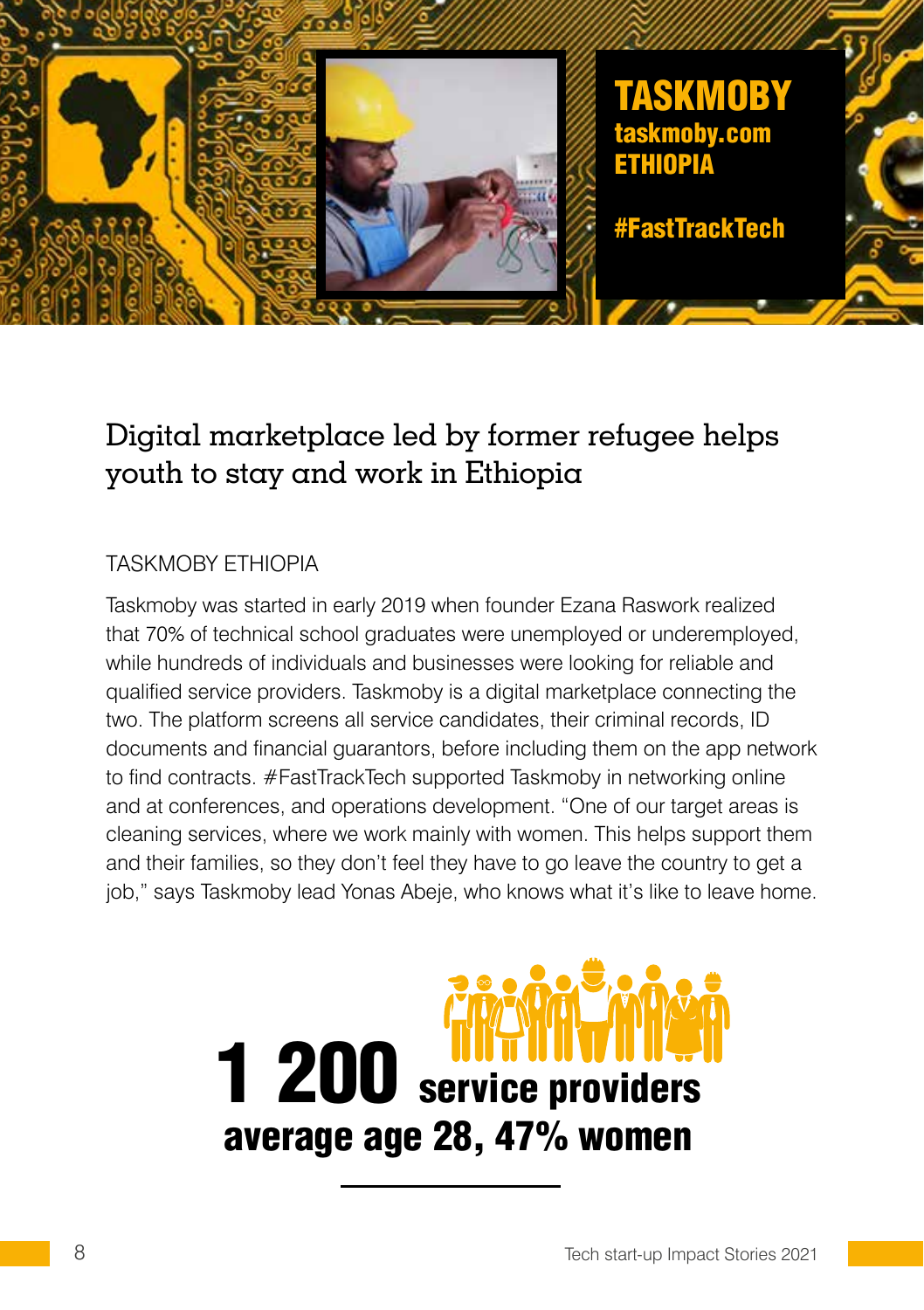



# They don't feel they have to go and leave the country to get a job.

### Yonas Abeje, Founder of Taskmoby

Abeje was born in a refugee camp in Kenya before his family was granted asylum in Norway, where he grew up. Now 25, he is proud to have returned to his family home of Ethiopia. For 19-year-old Meseret Kebede, using Taskmoby has allowed her to financially support her older sister, who cannot work, while staying close to her family. "I was in the process of moving to the Middle East for a job when a friend told me that I could make as much money in Ethiopia with Taskmoby," said Kebede, who now manages a team of eight cleaners and interfaces with customers. For Abeje, this is success. "I always wanted to work in an environment where I could make the most impact."

### **TASKMOBY,** Ethiopia, taskmoby.com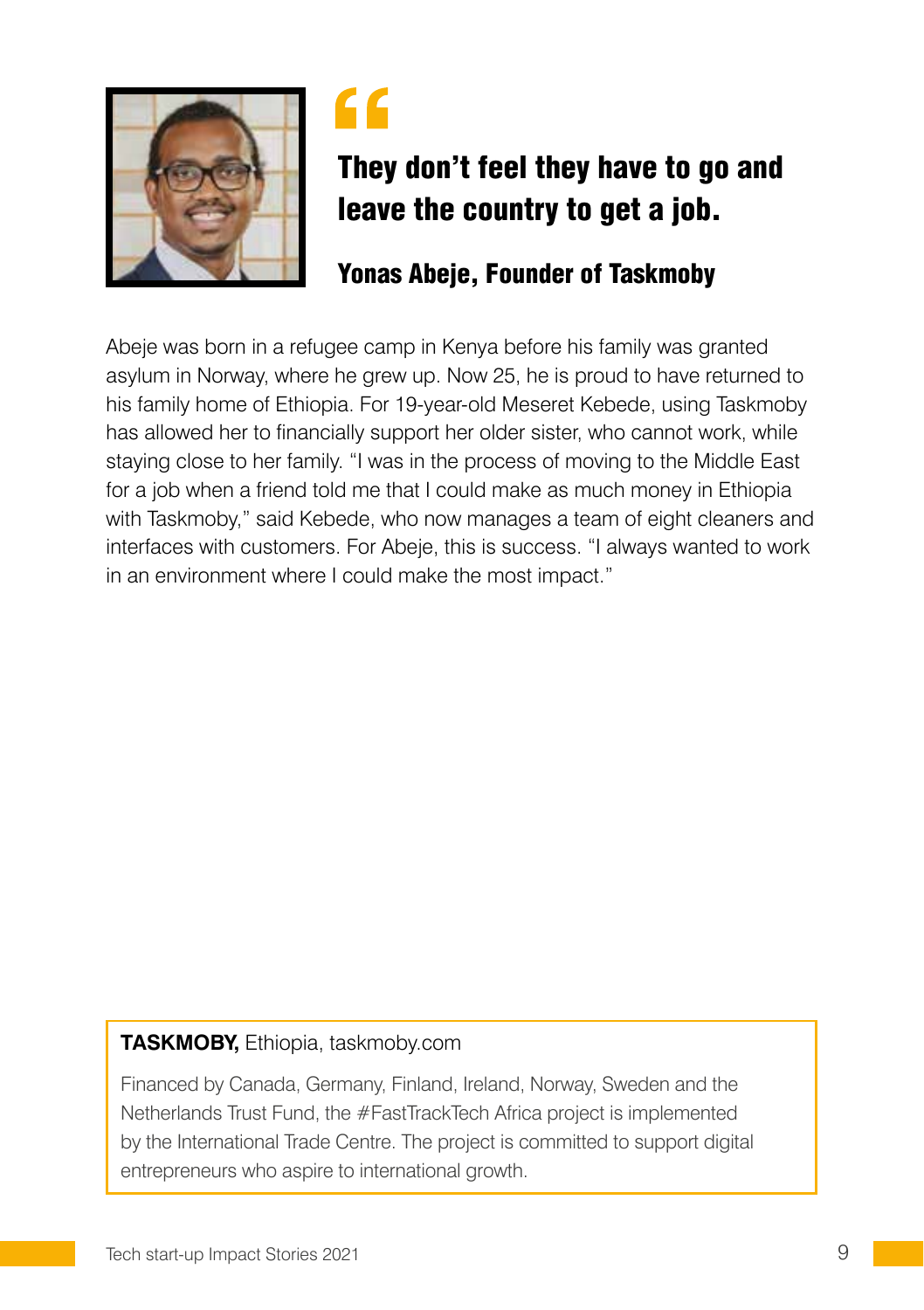

# One-stop shop digital platform helps schools in Zambia automate daily operations, making remote learning easier

### MANGWEE ZAMBIA

Although required by the Zambian government to have automated records management, the majority of schools in Zambia do not as yet have these systems in place. "Doing things manually has become a hindrance for most learning institutions, and we help them bridge that gap and improve their operations," said Inonge Imasiku, founder of Mangwee in Zambia, a payment platform and data management system. The integrated one-stop shop platform helps learning institutions automate all their processes, including collecting fees, managing school records, and online learning, and seven educational institutions have now signed up to Mangwee. #FastTrackTech assisted Imasiku and her team to strengthen her business model through a series of webinars. "They were instrumental in building up our teams," Imasiku said.

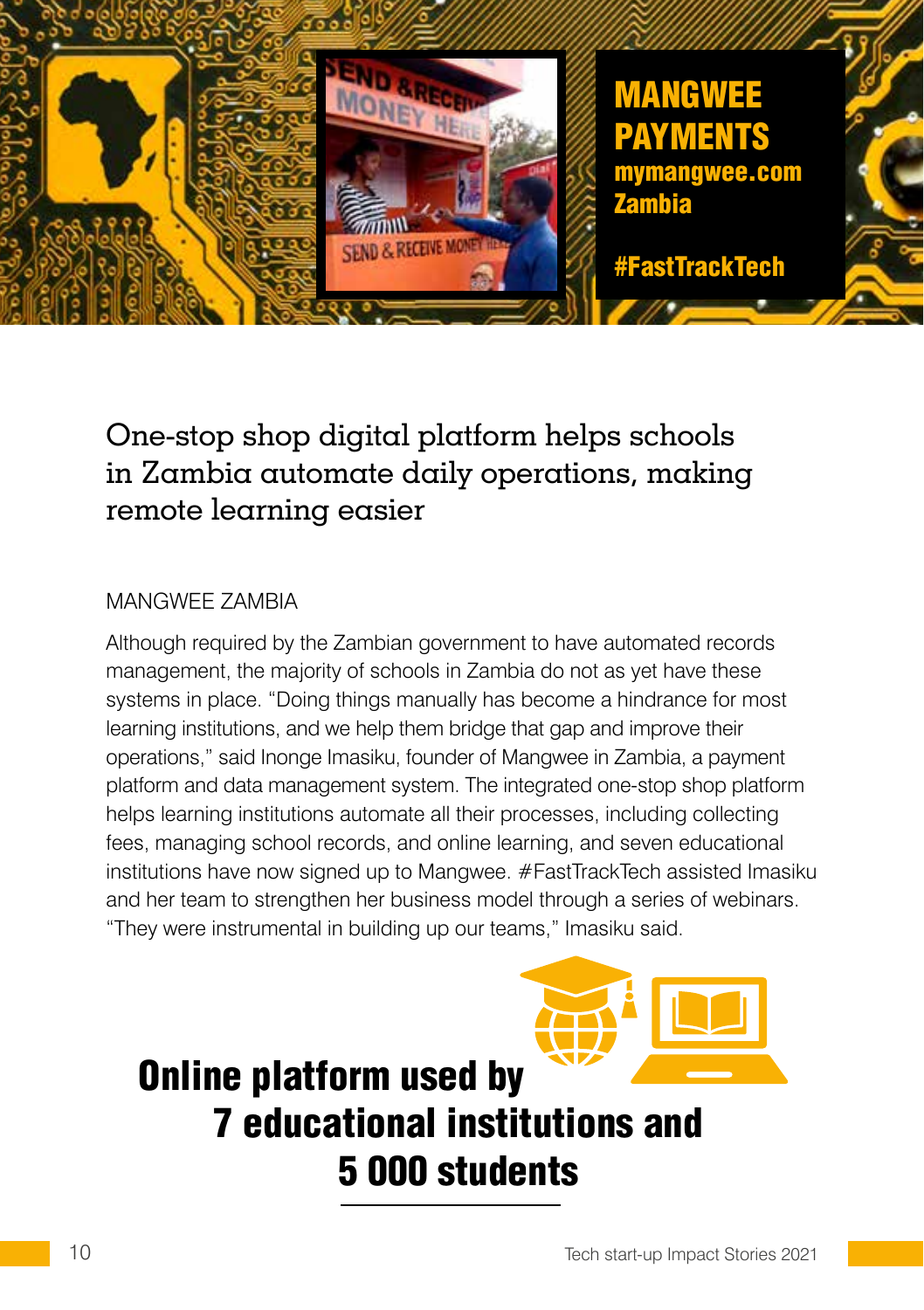



# What used to take me three days I can now do in a day.

### Natasha Himoonga, Mangwee user

Natasha Himoonga, student services manager of the distance-learning Keystone University of Africa, which adopted the Mangwee platform in July 2020, says she never wants to go back to manual inputting. "What used to take me 3 days I can now do in a day. Productivity is high," she said. Life for the students has also become easier. Rather than having to physically visit the campus, they can submit payments, receive study material, hand in work and receive their grades all online, all in real time rather than in weeks. For some rural students, the infrastructure has yet to catch up with the technology: internet connections can be slow or non-existent. "When the infrastructure improves, we will be able to reach many more students in rural areas," Himoonga said hopefully.

### **MANGWEE PAYMENTS,** Zambia, mymangwee.com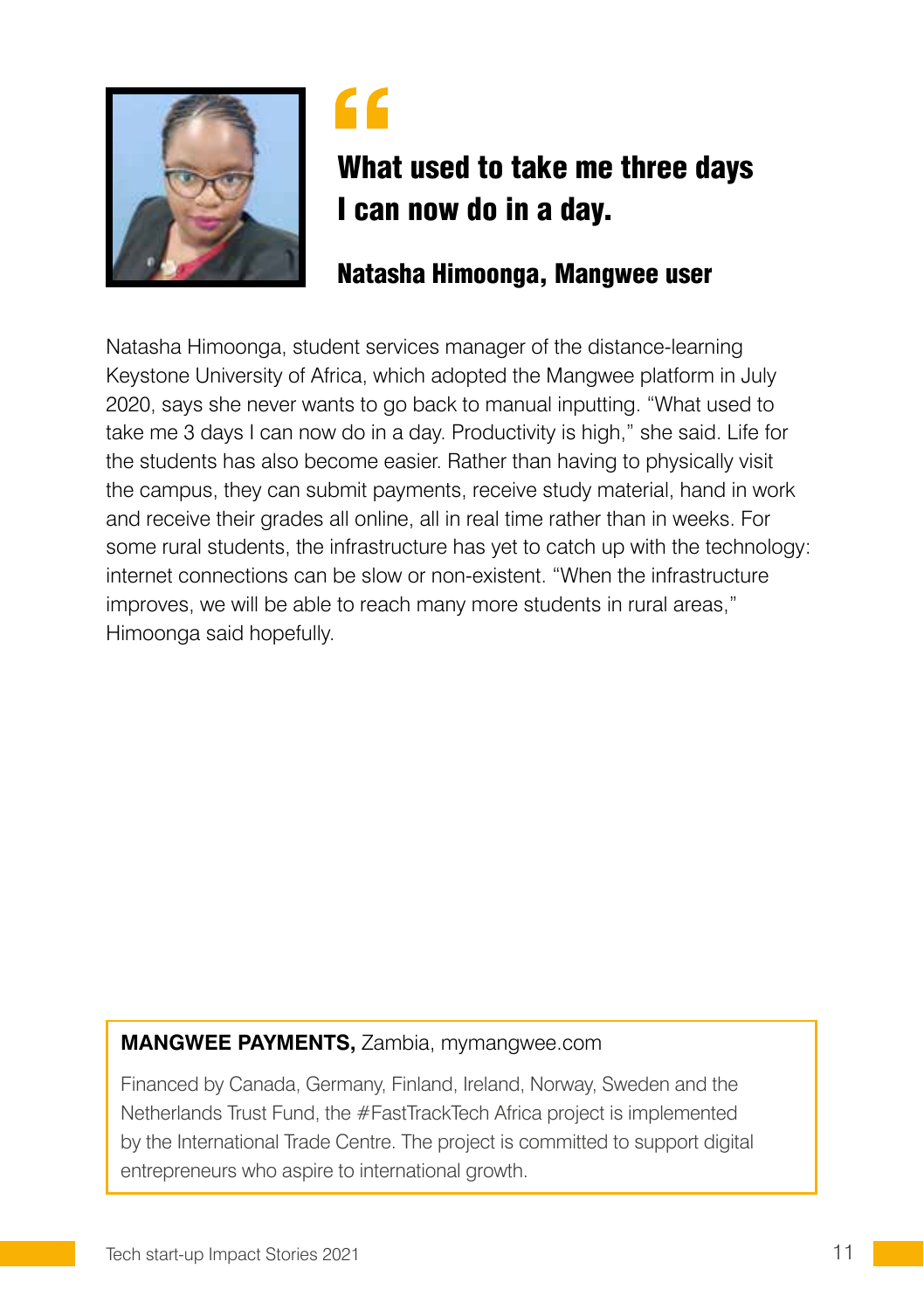

# Benin fintech platform opens up job market opportunities for youth and freelancers

### IZICHANGE BENIN

"Online business in Benin has been a challenge because many people do not have access to bank accounts, credit or debit cards. We created Izichange for users to access online banking systems from mobile money accounts," said co-founder Marius Okouin. The fintech platform enables users to translate local currency into euros or dollars for both personal and business use, and now processes some 2,000 transactions daily. Okouin attributes his platform's success to a solid financial footing, strong security measures, contracts with payment providers, reasonable fees, and #FastTrackTech support. "They taught us how to pitch to investors, we took part in human resource training, and attended international conferences." Okouin has also created Izichange partnerships in Burkina Faso, Ivory Coast, Senegal and Togo.

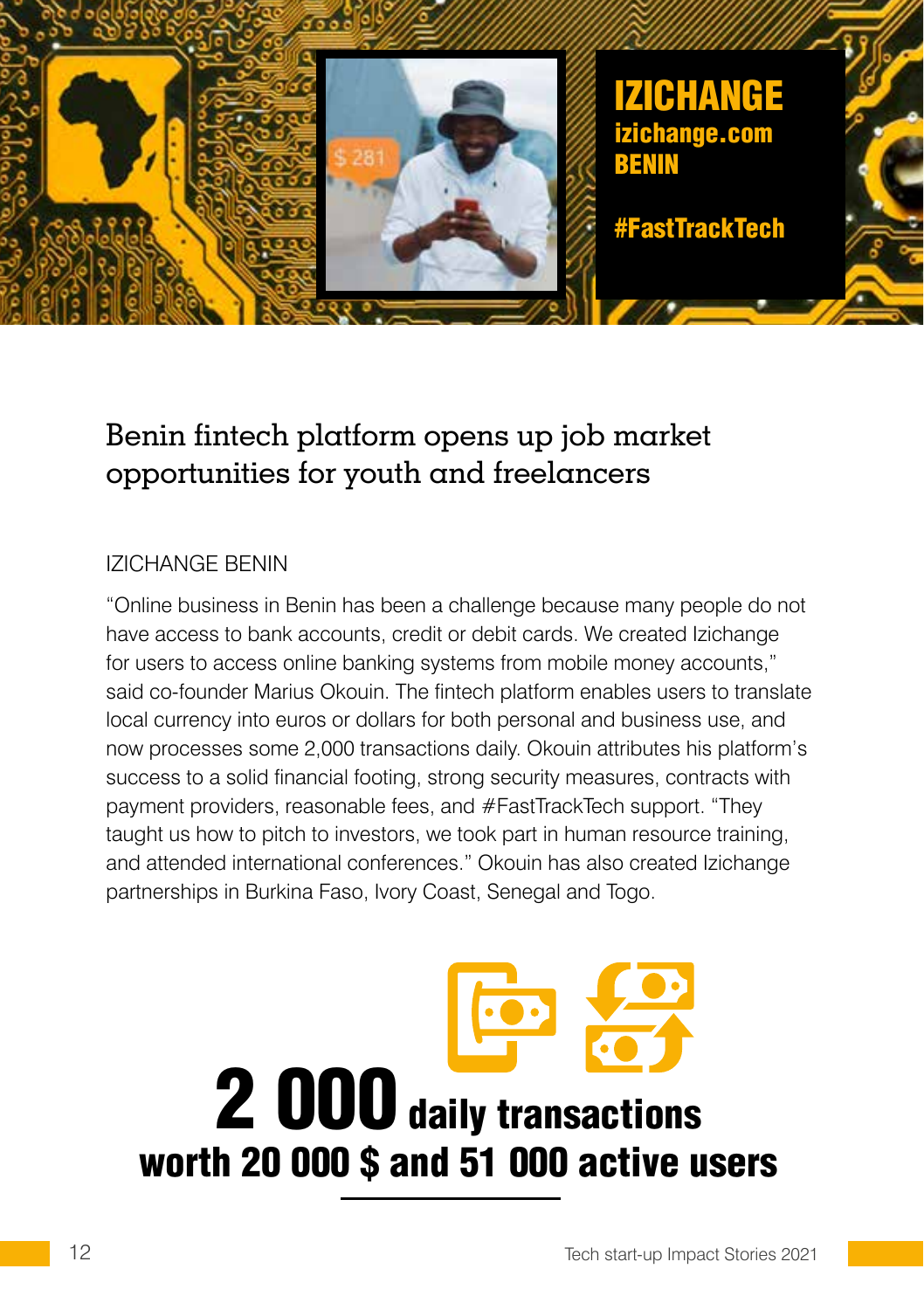



Thanks to Izichange, we can work online; easily withdraw money; pay our bills; pay our rent.

### Saliou Boukary, IT engineer and Forex trader

The platform has opened up the job market, particularly for youth and freelancers working with online businesses and cryptocurrency-based tech jobs. Saliou Boukary, an IT engineer and Forex trader, said the platform had changed the marketplace profile, and created money-making opportunities for many in the 18-30 age range. "Thanks to Izichange, we can work online, easily withdraw money, pay our bills, pay our rent," said Boukary. "More and more people are interested, and even hackers are switching over to legitimate trading because they can make money," he said. The key, Boukary said, was Izichange introducing a way for people to easily withdraw their money, which in turn accelerated the development of the sector.

#### **IZICHANGE,** Benin, izichange.com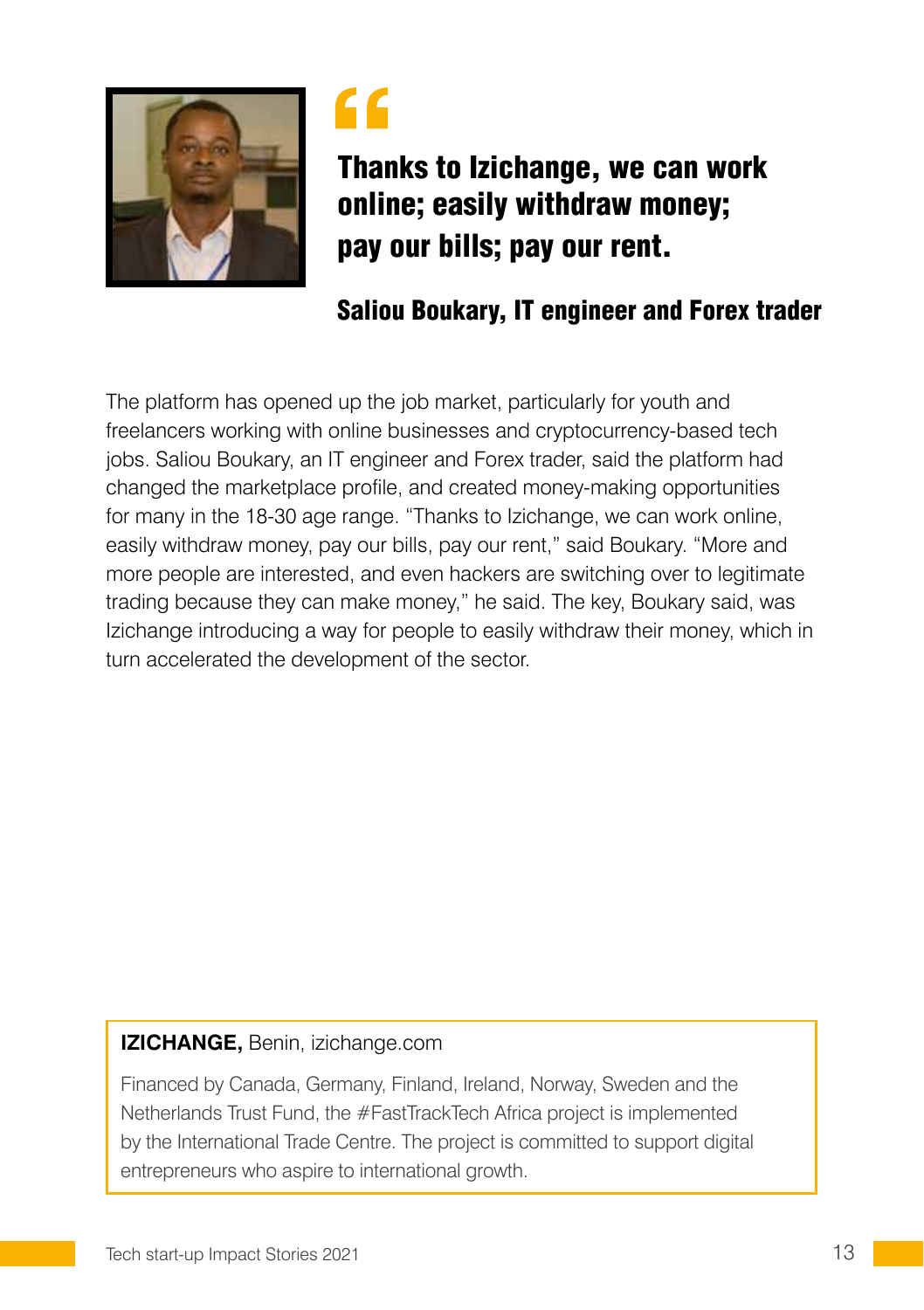

# Edu-tech platform in Rwanda providing crucial resources for teachers and students

### O'GENIUS PANDA RWANDA

O'Genius is a Rwandan software startup that develops mobile and web solutions in the area of education, service delivery and other related IT services. In 2017, the company launched O'Genius Panda, an educational platform providing teaching aid tools aimed at making education exciting, interactive and accessible. "We believe if we can change and improve the way students learn, they will be able to improve their lives," said CEO and founder Origene Igiraneza. The platform allows teachers to update their teaching methods and gives students access to crucial learning materials, such as science experiments. According to Igiraneza, more than 75% of secondary schools in Rwanda don't have access to science labs.

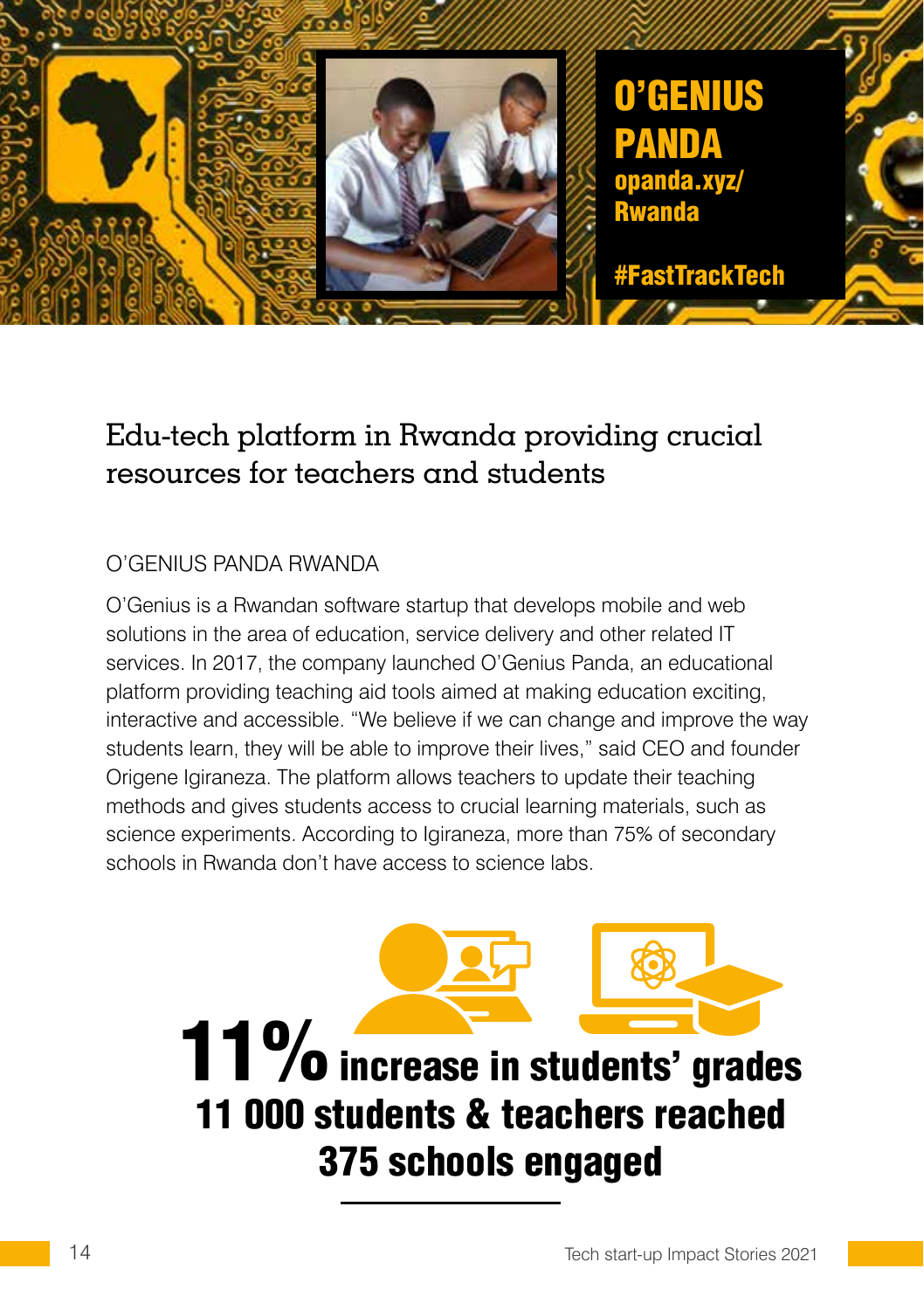



# They now understand how to use technology in teaching.

Origene Igiraneza, Founder & CEO of O'genius Panda

Frank Kamugume's 13-year-old son, Kamanzi, is one of the students whose school switched to the platform when Rwanda's schools were forced to close during the Covid-19 pandemic. "It helped so much. We were almost four months in lockdown, and he continued his classes, interacted with his teachers and classmates who were also on the system, and developed good digital literacy skills," said Kamugume. In November, after the lockdown was lifted on secondary schools, O'Genius saw 138 teachers sign up within three days. "They were requesting resources and materials, as they now understand how to use technology in teaching," said Igiraneza, who now partners with the Ministry of Education. With #FastTrackTech-sponsored webinars, mentors and advisors, O'Genius last year focused on investment readiness, business models and pricing, and positioning the platform so that anyone can plug in. "It was such amazing learning," said Igiraneza, who adds that he is now tailoring his software for international clients as well.

### **O'GENIUS PANDA,** Rwanda, opanda.xyz/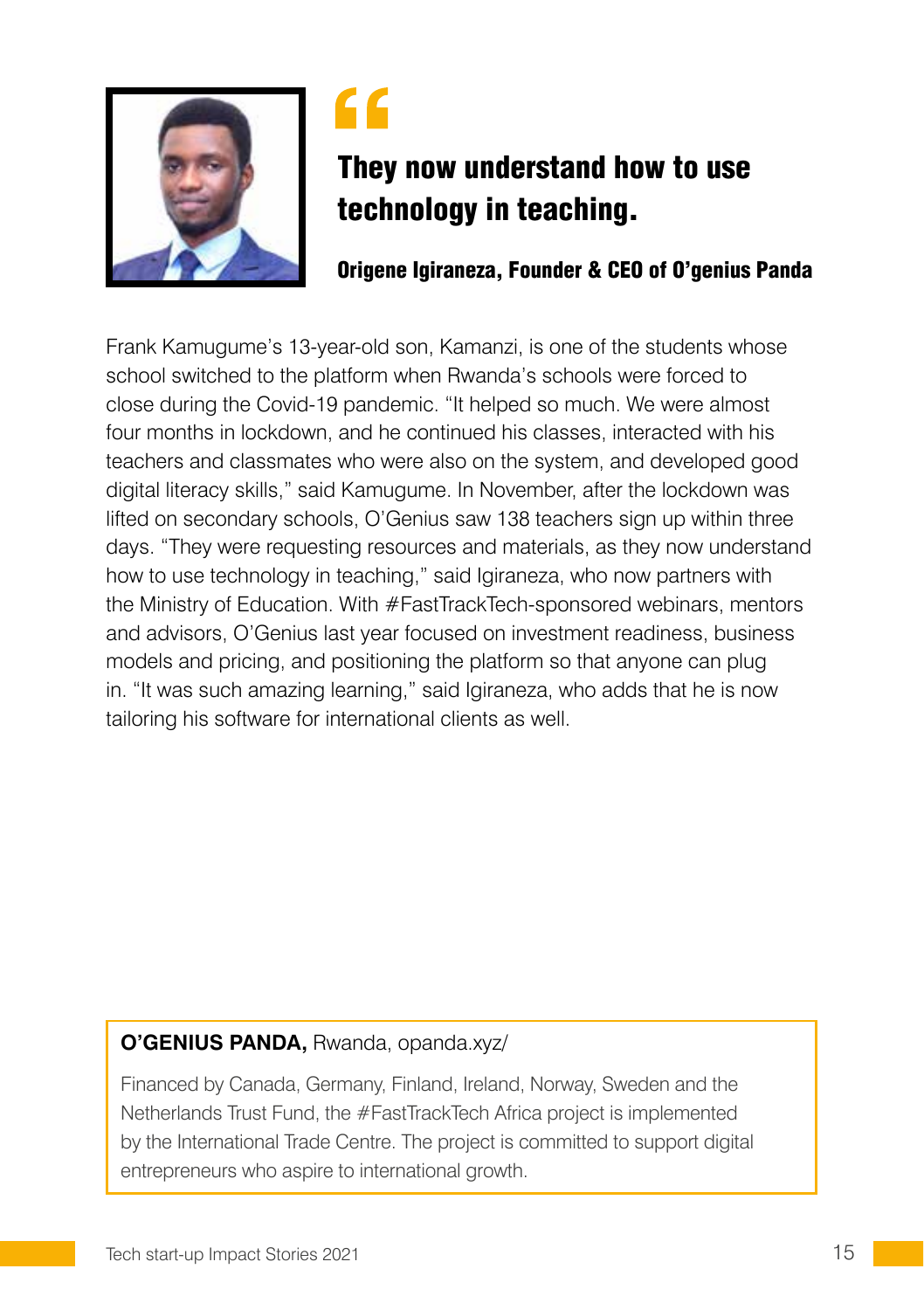

# Mobile platform in Côte d'Ivoire linking farmers to consumers turns small-scale agriculture into profitable business

### ICT4DEV CÔTE D'IVOIRE

Ivorian entrepreneur Jean Delmas Ehui had been working as a tech consultant on agricultural projects when he realized many farmers were losing much of their profit to middlemen when getting their produce to markets. "It just wasn't right that those who were working so hard were making such a small profit," said Ehui, whose own grandparents had struggled on a rural farm. Some 45% of Côte d'Ivoire's population lives from agriculture. His solution was ICT4Dev, a mobile platform linking farmers to customers. #FastTrackTech helped Ehui build the concept, giving business strategy, development organizational and marketing advice. "We hope to scale up and expand the solution to all West Africa," Ehui said. Ehui hopes that by bringing more profit to the farming

# 45% of population live off agriculture Platform impacted 150 000 persons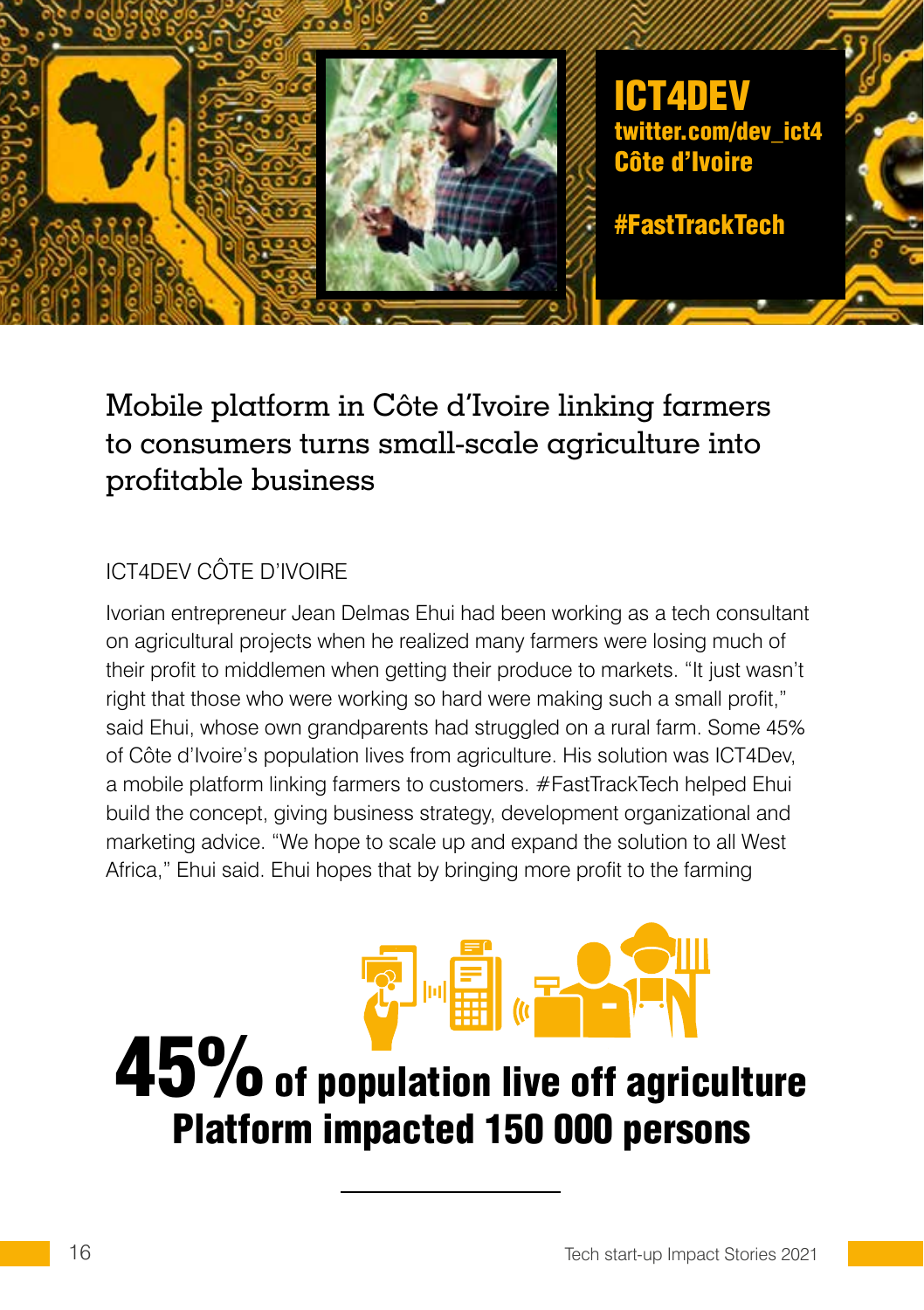community, more youth will see there is a benefit to working in agriculture rather than migrating to urban centers or abroad.



# "

# More youth will see there is a benefit to working in agriculture.

### Jean Delmas Ehui, CEO ICT4DEV

Farmer Ehouman Moro is part of a 350-farmer cooperative growing mainly fruits, vegetables and cocoa. Prior to using the ICT4Dev platform, farmers faced enormous challenges, ranging from logistics, to agricultural inputs, and real-time market knowledge. "ICT4Dev helped us with advice, training, on-theground assistance, online sales and mobile payments," Moro said. As a result, the volume of sales increased by 40%-50%, farmers' profits increased, and payments are timely. Being in touch with clients and understanding marketdriven sales also has allowed farmers to branch into higher value products, such as ground pepper. "Before we produced just for our family and sold the extra locally, we were amateurs. Now we are learning, and the youth is learning, that this is a business where we can earn more. We are becoming professional."

### **ICT4DEV**, Côte d'Ivoire, twitter.com/dev ict4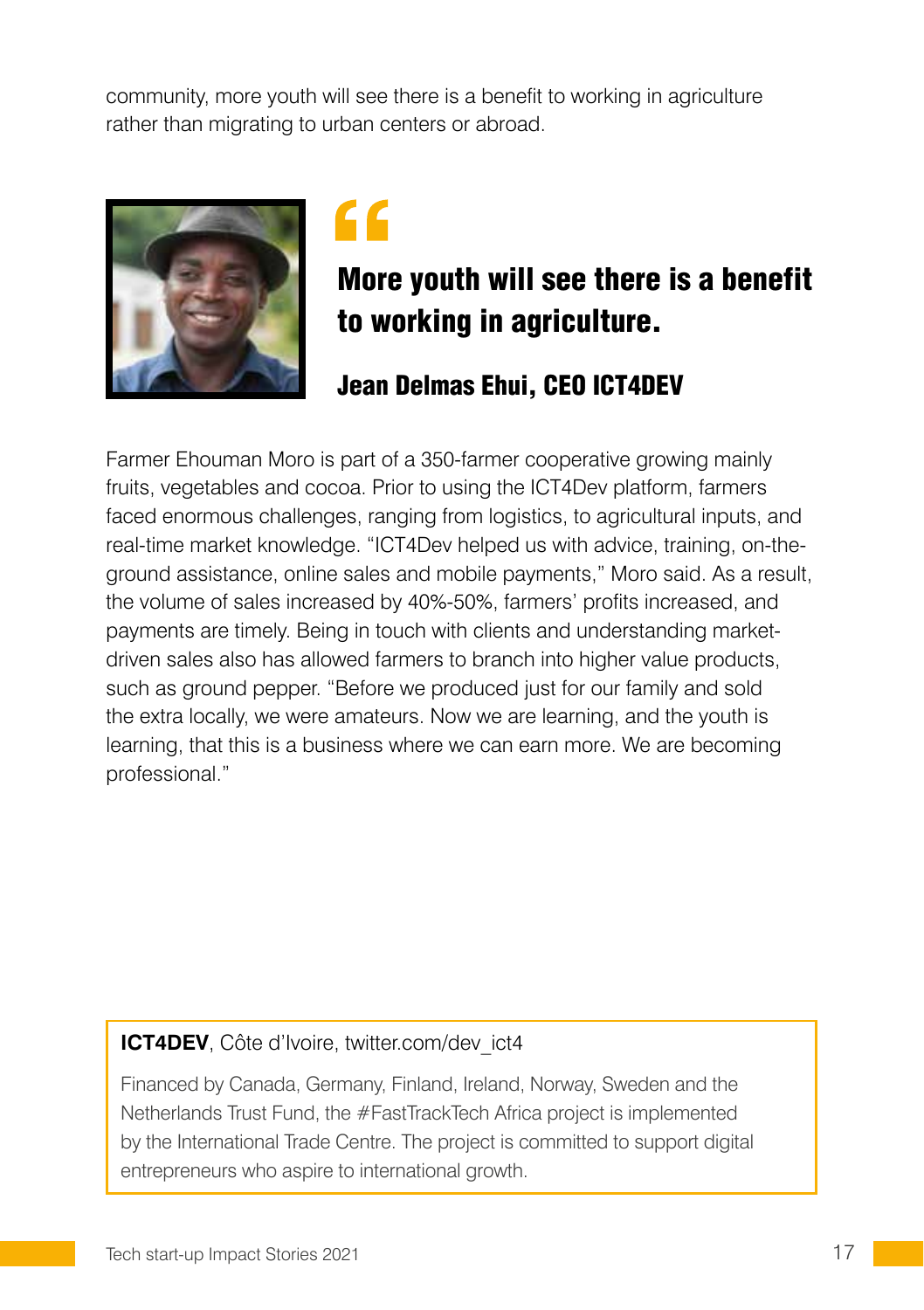

# Integrated mobile communication and payments platform founded in Tanzania boosts businesses at home and abroad

#### BEEM TANZANIA

From startups to global enterprises, mobile phone-based platforms have become the universal way to interact and transact with customers across Africa. But communicating and transacting with a widespread audience across different mobile networks can be a challenge, so Taha Jiwaji and his team came up with a solution: a pan-African integrated mobile communication and payments platform. "Beem" offers messaging, USSD, airtime, mobile payment and chatbot services to an array of businesses including banks, retail outlets, non-governmental organizations (NGOs), even church groups. What started out as a way of helping his parents has grown into a high-volume business boosting the communication reach of thousands of entities. "The vast majority

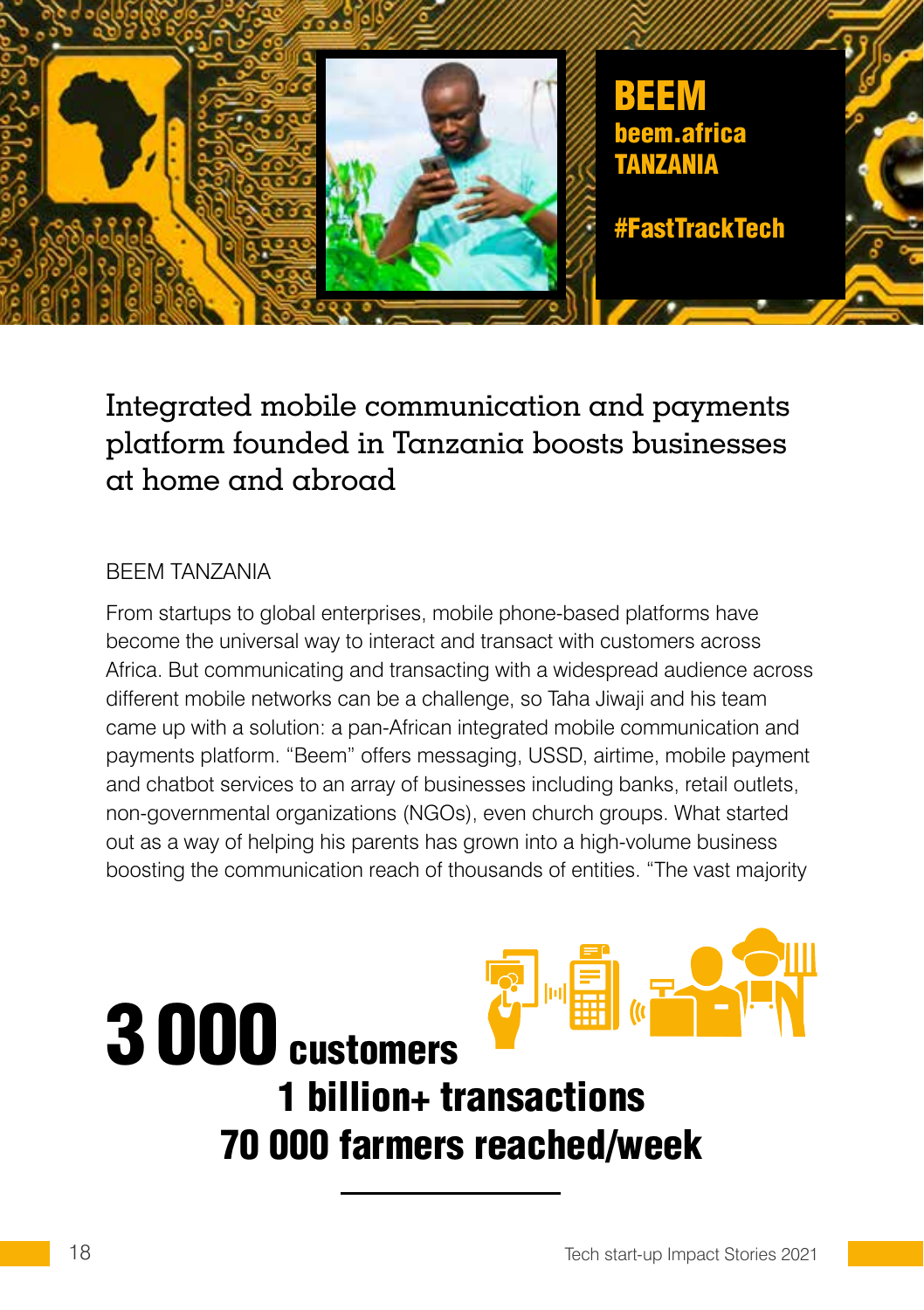of tech interactions anyone has in Africa is something that was developed abroad. We are trying to change that dynamic, by building everything locally and offering local customers local solutions," said Jiwaji.



# "

# Building everything locally and offering local customers local solutions.

## Taha Jiwaji, Founder & CEO of Beem

Godlove Kihupi, responsible for communications and marketing at LEAD Foundation, an non-governmental organization (NGO) that works to improve farmers' livelihoods through land restoration and reforestation, says Beem allows him to reinforce training by using SMS messages to reach thousands of farmers in villages across central Tanzania. "For us, the SMS system has simplified our communication, saved costs, and has helped to create a "Regreen Revolution" by inspiring and activating local farmers to start regreening their lands," Kihupi said. He plans to expand the system to new projects in neighboring provinces.

### **BEEM,** Tanzania, beem.africa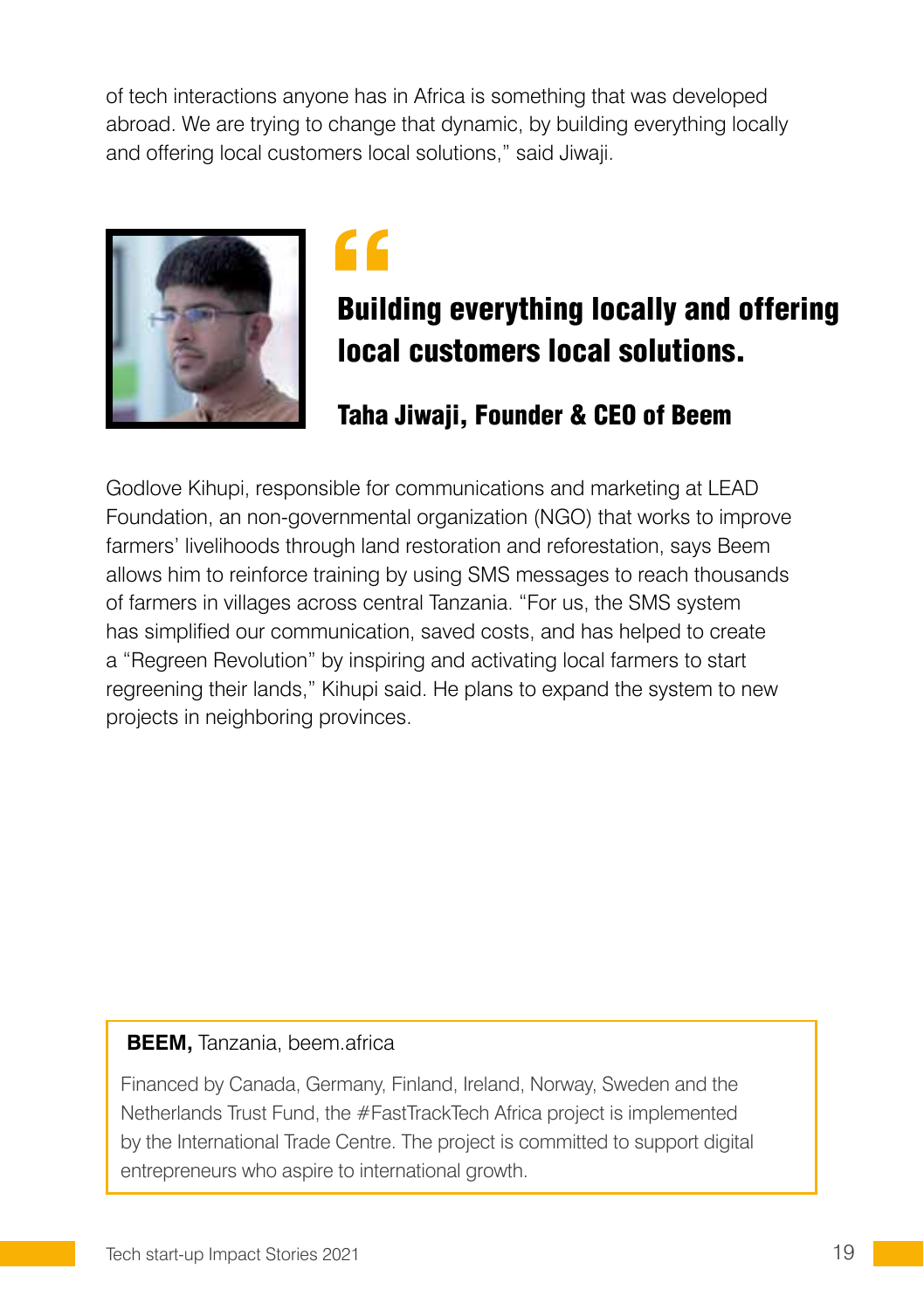

# Ugandan B2B solar energy cloud platform innovator keeps the lights on in schools and health centres across East Africa

### INNOVEX UGANDA

The idea came to Douglas Karugaba Baguma when he was part of a team conducting an energy audit in Uganda's health centres, and saw that even though they had solar installations, most had broken down due to a lack of maintenance. "Some health workers were delivering babies by candlelight, sometimes there was no hot water," he recalls. Karugaba, founder and manager of Innovex, decided to fill the gap by creating Remot: a B2B IoT cloud platform linking solar energy suppliers, post-sales maintenance and mobile payments. Remot also has a pay-as-you-go feature that allows end-users to pay over a period of time, making the service more affordable. "Access to

# 1000 solar installations 1.2 million people impacted yearly including 400 schools and 50 health centres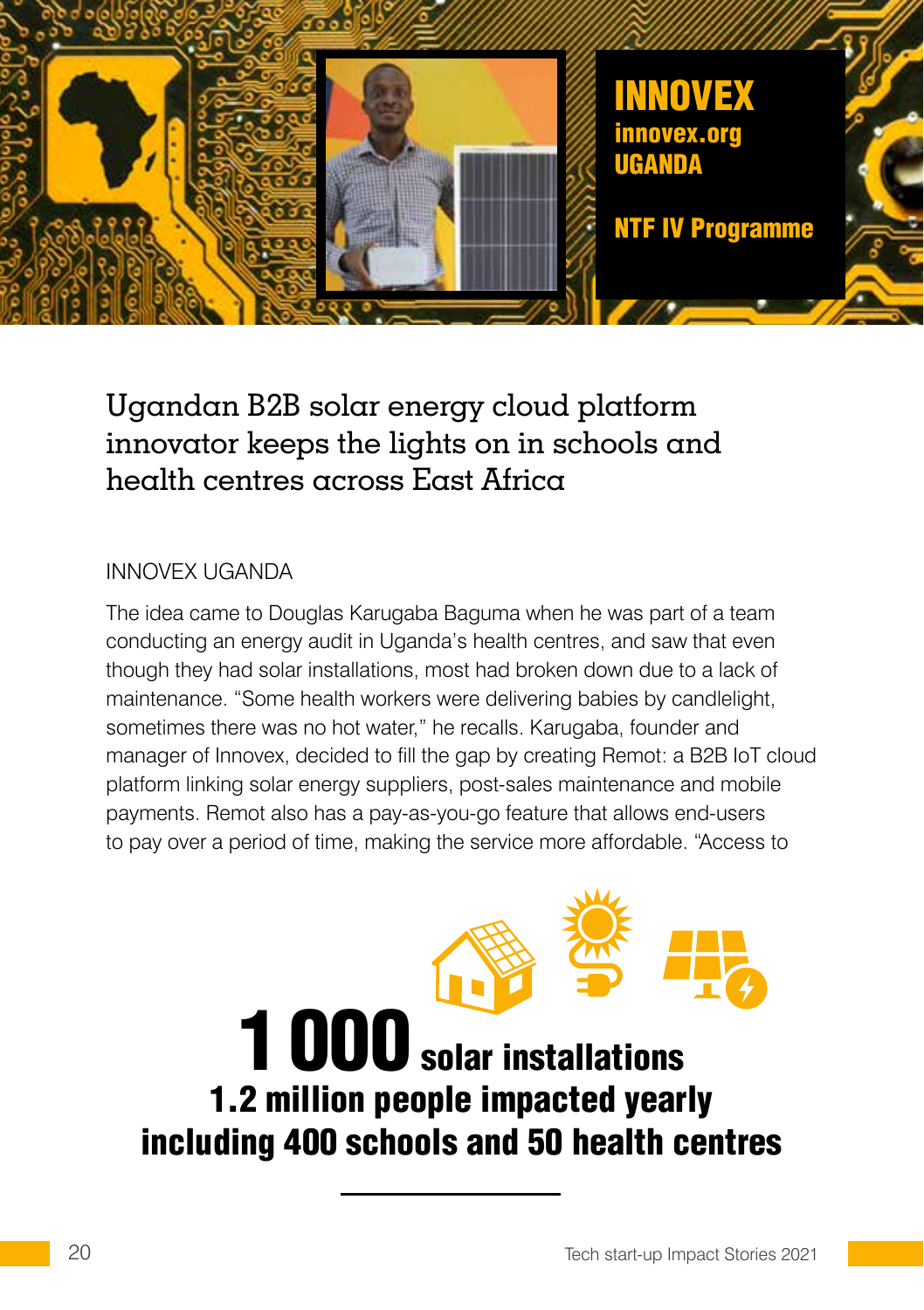energy is a huge problem in Uganda, and the people who need solar energy most of the time cannot afford it," Karugaba explained.





# Innovex's impact stretches deep, reaching thousands of people.

### Frank Neil Yiga, CEO of Anuel Energy an Innovex client

Innovex now works with some 50 health centres regionally. NTF IV supported with business mentoring, brand awareness training and inviting Karugaba to innovation events. Frank Neil Yiga, CEO of Anuel Energy an Innovex client, who uses Remot in his solar installations, says the platform has had far-reaching effects: it has attracted youth to the tech job sector, saved solar unit installers time and money by allowing remote monitoring and troubleshooting, and kept the lights on for thousands of rural students as well as health centre workers and patients who otherwise would be without electricity. "Innovex's impact stretches deep, reaching thousands of people," Yiga said.

### **INNOVEX,** Uganda, innovex.org

The Netherlands Trust Fund (NTF) IV is based on a partnership between the International Trade Centre and the



Ministry of Foreign Affairs of the Netherlands

Dutch Centre for the Promotion of Imports from developing countries, and funded by the Dutch Ministry of Foreign Affairs. The initiative in Uganda focuses on tech sector development.

In colaboration with

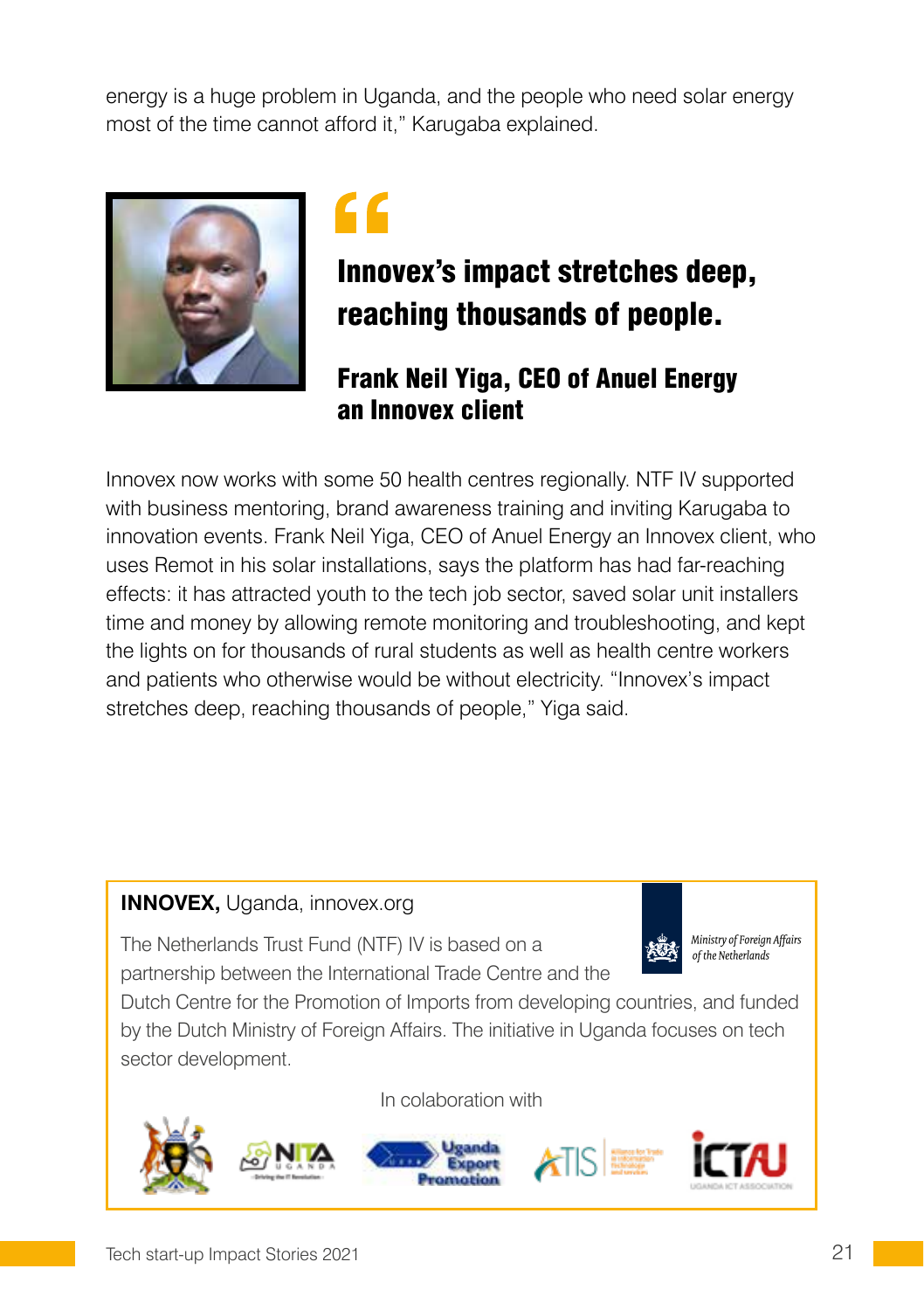

# Digital platform revolutionizes health care record systems in Senegal

### E-YONE SENEGAL

"I lost a family member while trying to navigate between health care providers here in Senegal," recalls Henri Gueye. "We told ourselves we can do more and help save lives," he added, referring to John Quenum, a health professional and Gueye's business partner. In 2015, they founded E-YONE, a secure platform that creates and can instantly share digitized medical records for both patients and health professionals, including clinics, hospitals, independent doctors and pharmacies. NTF IV provided vital business management and customer segmentation training, allowing Gueye to begin to scale-up his services when COVID-19 hit and the pandemic ushered in a need for digital health care systems. Gueye understood his E-YONE solution could help Senegal cope with the pandemic and began working with the government and the health sector to successfully track COVID-19 testing and patients.

# **70 000** patients Jo 23 medical service providers & 300 health professionalsare using the platform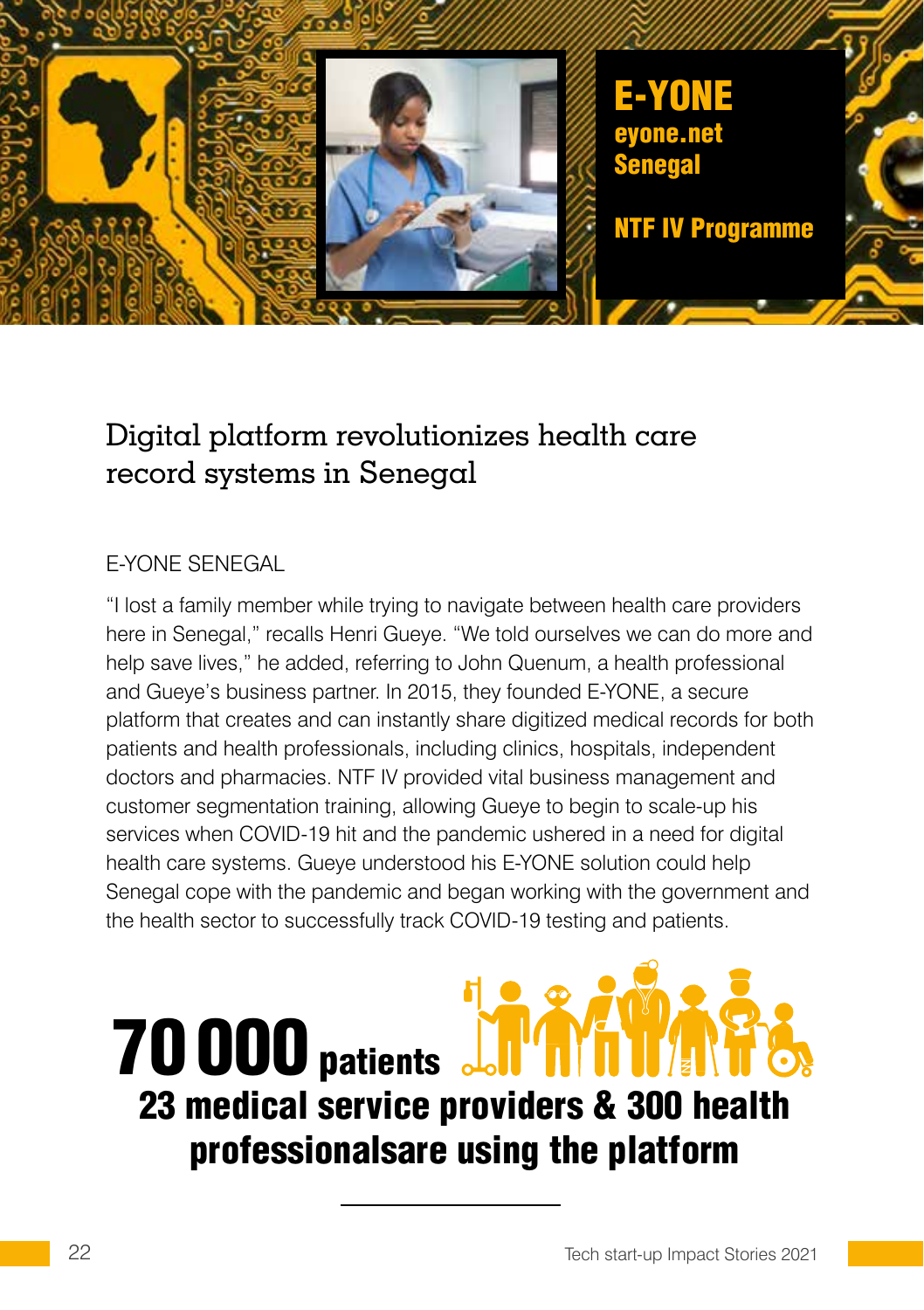



I lost a family member while trying to navigate between health care providers. We told ourselves we can do more and help save lives.

## Henri Gueye, Founder of E-YONE

There are now 70,000 patients using the system. His ideas are part of a global revolution in health care where digital services are changing the entire industry. "In the case of dialysis, for example, there are five health records for every patient per visit, and they have treatments weekly - that translates to a lot of paper files which can get lost. The E-YONE platform digitizes all of that," said Ferdinand Faye, a doctor and public health specialist. "We reduce paper costs and the costs of lost information," he added. Digitizing records also allows for international coding and in-depth metrics analysis, which in turn can be used for developing national health guidelines, Faye said.

### **E-YONE,** Senegal, eyone.net

The Netherlands Trust Fund (NTF) IV is based on a partnership between the International Trade Centre and the



Ministry of Foreign Affairs of the Netherlands

Dutch Centre for the Promotion of Imports from developing countries and funded by the Dutch Ministry of Foreign Affairs. The initiative in Senegal focuses on tech sector development.

In colaboration with

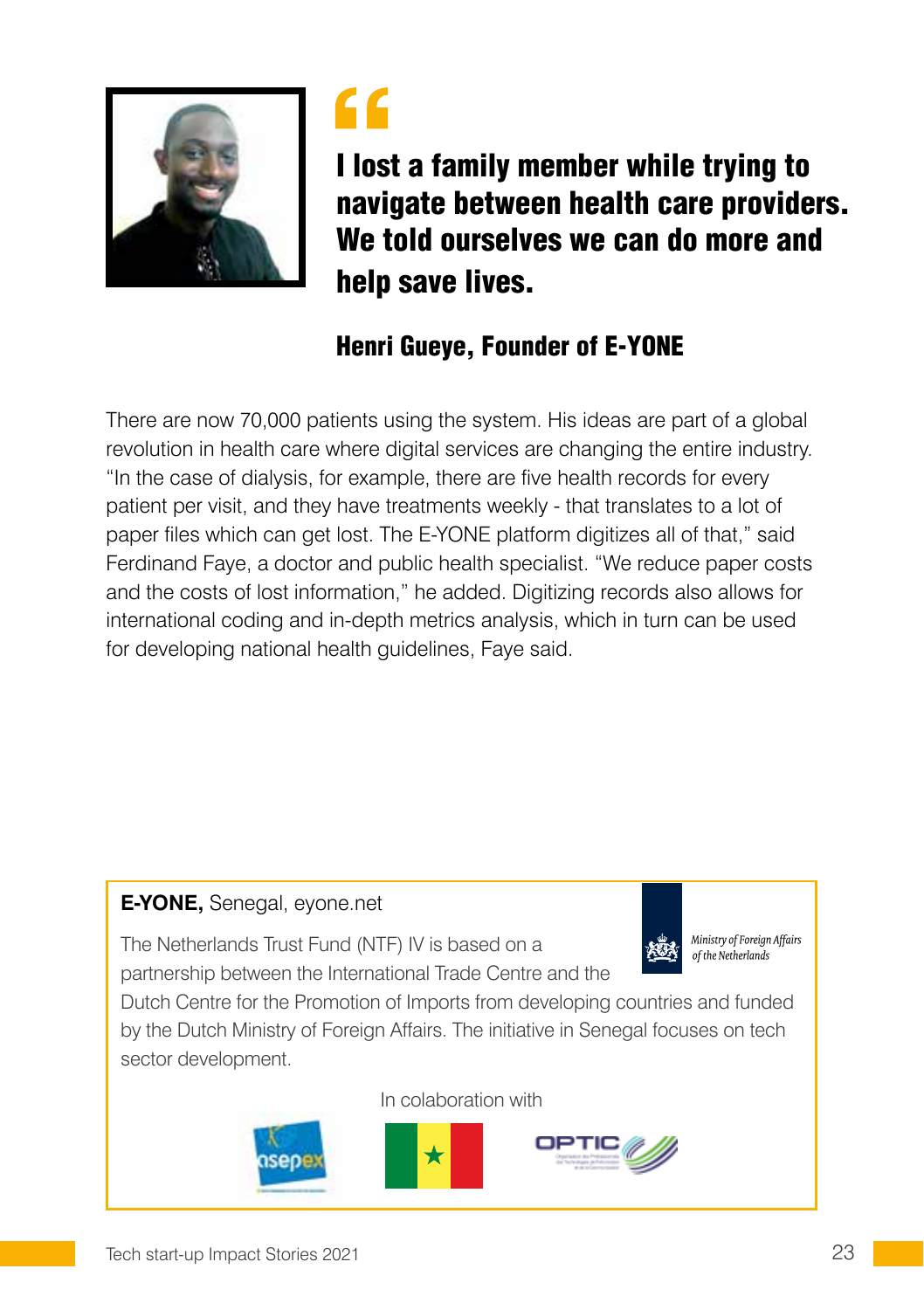

## Community-based mobile transportation app transforms Ugandan motorbike-taxi business

### SAFEBODA UGANDA

Ricky Rapa Thomson started out as a "boda boda" driver (the local term for motorbike-taxis), then in 2014, with two friends, he launched his own Safeboda taxi business based on the concept of road safety. "I had lost a friend to a boda accident. He died of a brain injury. So my first definition of safety became carrying a second helmet for the passenger," said Thomson, who prides himself on Safeboda being a community-based African brand built for Africans, that now has more than 20,000 drivers. His mobile app provides safe rides, offers food and shopping deliveries, and various payment options, while his drivers are trained on road safety, first aid, customer service, English language, technology, and financial literacy.

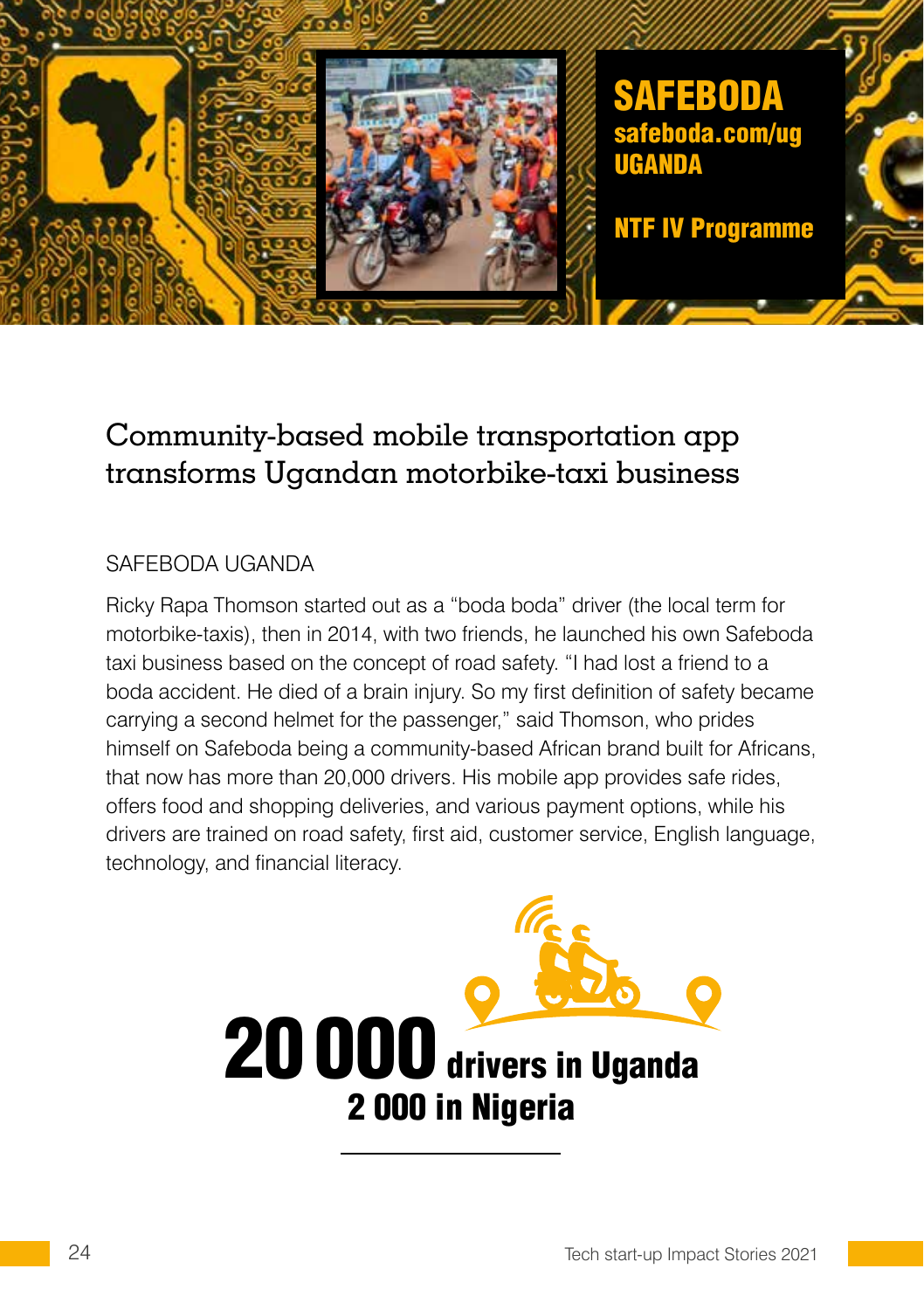



# Safeboda has changed the boda-boda community. Pricing is transparent, and drivers are safer.

### Moses Musinguzi

NTF IV helped by introducing Thomson and the team to important networking events, such as tech summits in Finland and Rwanda. "This is the best thing that can happen to our entrepreneur eco-system; it creates visibility for us in front of potential partners," he said. It was visibility of a different kind that got driver Moses Musinguzi a job with Safeboda in 2014. Thomson saw the driver had potential and hired him. "I graduated from high school and didn't have enough money to continue my education, so I started repairing and driving bikes, then became Safeboda's first driver. Now I manage 40 people and conduct business data analysis," said Musinguzi. He says his family now has a higher standard of living, his children are growing up tech-savvy, and the community has benefitted. "Safeboda has changed the boda-boda community; pricing is now transparent, drivers are safer. We are respected now."

### **SAFEBODA,** Uganda, safeboda.com/ug



Ministry of Foreign Affairs of the Netherlands

The Netherlands Trust Fund (NTF) IV is based on a partnership between the International Trade Centre and the

Dutch Centre for the Promotion of Imports from developing countries and funded by the Dutch Ministry of Foreign Affairs. The initiative in Uganda focuses on tech sector development.

In colaboration with

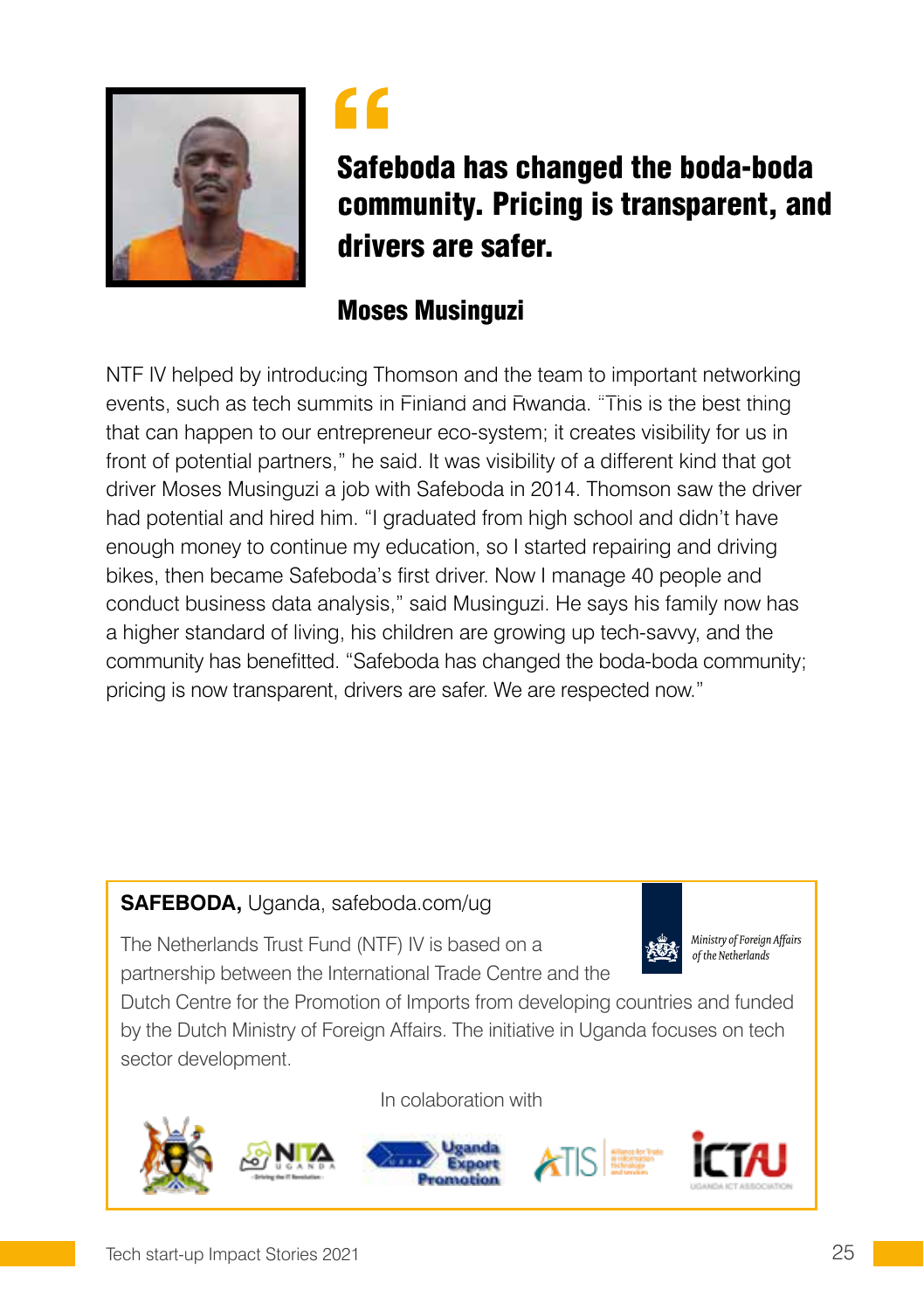

## Electronic waste recycling center in Senegal becomes business model for country

#### SETTIC SENEGAL

SetTIC is Senegal's first Environment Ministry-authorized e-waste recycling center working according to international regulations. Environmental engineer and SetTIC co-founder Julie Repetti started the company in 2013 after reading about the dangers of e-waste toxins being incorrectly disposed of by workers in the informal sector. "We wanted to launch something to help," she said. Today SetTIC is recycling up to 70 tons of e-waste a year in Senegal and is expanding into LED lights and ink cartridges. Repetti acknowledges there were many challenges along the way. "We are two women, and this field is very male dominated," she explained. "And for a long time, nobody understood why they should pay to recycle when they could sell to the informal sector. It took a lot of awareness building."

Yearly recycling of e-waste in Senegal has grown from 0 to 50-70 tons SetTIC works with 55 clients

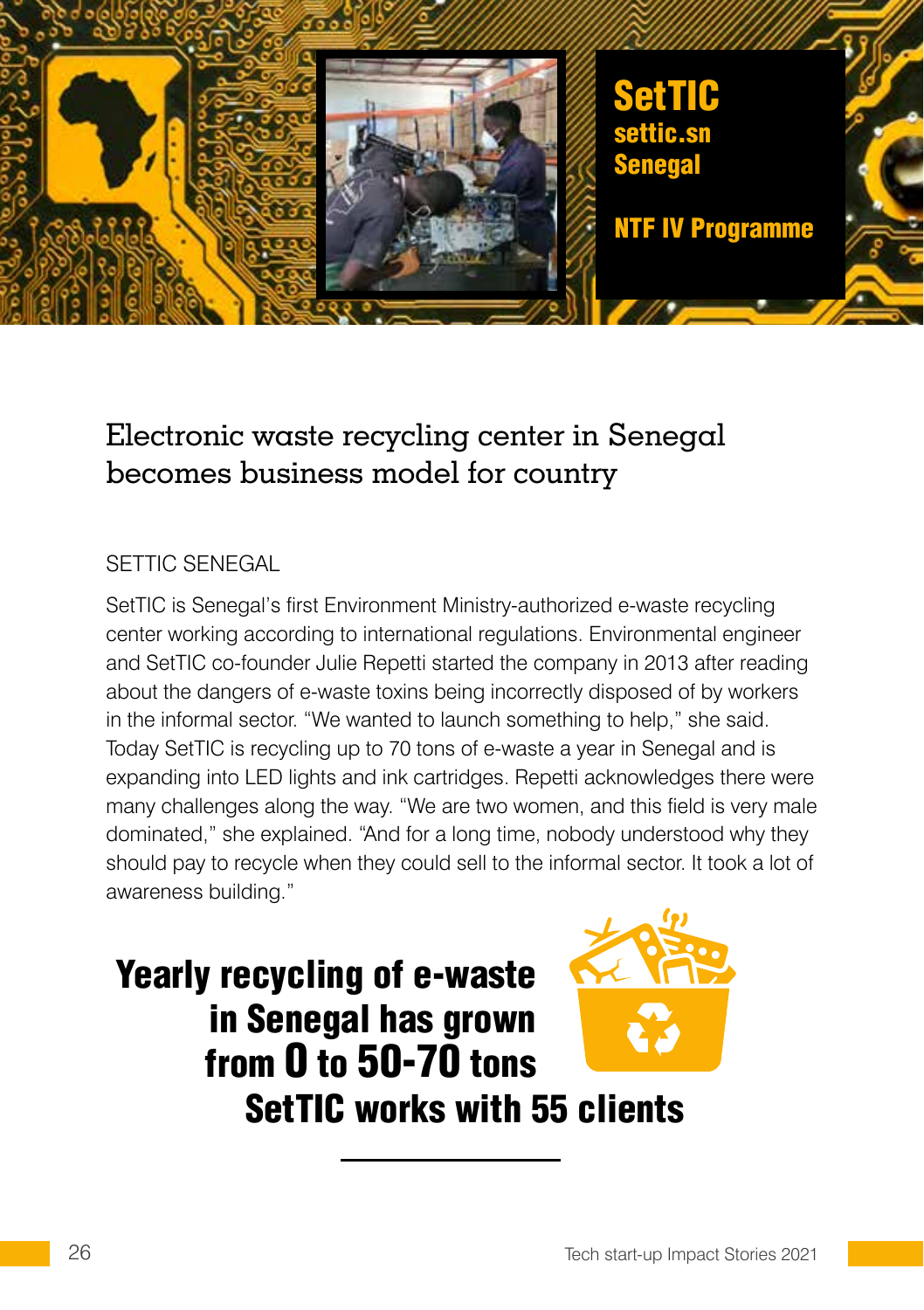



It creates jobs for youth, and it benefits the environment. We are looking to involve state agencies and replicate the model.

### Amadou Lamine Diagne, Advisor to the Minister of the Environment

NTF IV assisted with business organization and marketing training, and a small financial grant during the COVID-19 pandemic. SetTIC also received support from the Ministry of the Environment through its green jobs promotion framework. Senegal has already introduced legislation to fight plastic waste and is working on laws regarding e-waste. "SetTIC", says Amadou Lamine Diagne, advisor to the Minister for the Environment, "is a very interesting initiative. It helps break down and recycle e-waste components, it creates jobs for youth, and it benefits the environment. We are looking to involve state agencies and replicate the model," he said. One important factor, he added, is the removal of international market obstacles so Senegal can more easily re-export recycled components.

### **SetTIC,** Senegal, settic.sn

The Netherlands Trust Fund (NTF) IV is based on a partnership between the International Trade Centre and the



Ministry of Foreign Affairs of the Netherlands

Dutch Centre for the Promotion of Imports from developing countries and funded by the Dutch Ministry of Foreign Affairs. The initiative in Senegal focuses on tech sector development.

In colaboration with